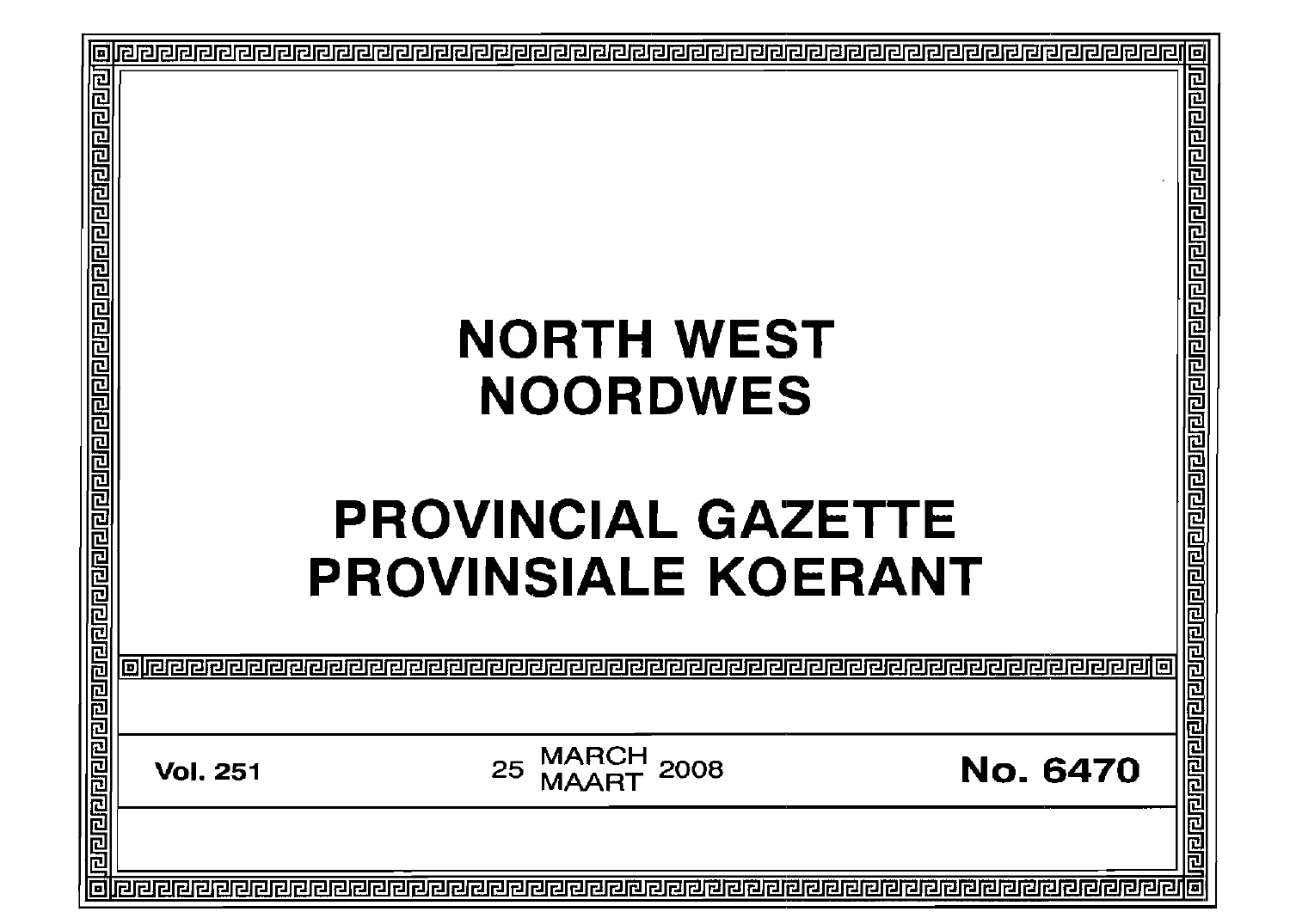#### **CONTENTS**

#### No.<br>No. Page Gazette No. No. No. Bladsy Koerant No. No. **GENERAL NOTICES** 164 Division of Land Ordinance (20/1986): Division of land: Portion 1123 of the farm Vyfhoek 428 10 . 165 Town-planning and Townships Ordinance (15/1986): Establishment of township: Ifafi Extension 7 ...................... 166 do.: Mafikeng Amendment Scheme 1 . 167 do.: Mafikeng Amendment Scheme 2.....<br>168 do.: Mafikeng Amendment Scheme 3. do.: Mafikeng Amendment Scheme 3 ..... 169 do.: Mafikeng Amendment Scheme 4 ..... 170 do.: Rezoning: Erf 634, Elandsrand Extension 4 . 171 do.: Klerksdorp Land Use Management Scheme 2005 . 172 do.: Brits Amendment Scheme 1/482 .....<br>173 do.: Fochville Amendment Scheme do.: Fochville Amendment Scheme F82/2007 . 174 do.: Fochville Amendment Scheme 83/2007 . 175 do.: Draft Schemes 1527 and 1528 . 176 do.: Rustenburg Amendment Scheme 348 . 177 do.: Rustenburg Amendment Scheme 435 . 178 do.: Establishment of township: Melodie Extension 33 . 179 do.: do.: Flimieda Extension 2 . **LOCAL AUTHORITY NOTICES** 112 Town-planning and Townships<br>Ordinance (15/1986): Rustenburg Ordinance (15/1986): Rustenburg Municipality: Establishment of township: Waterkloof East Extension 6................... 122 do.: Tlokwe City Council: Potchefstroom Amendment Scheme 1259: Correction notice . 123 do.: do.: Potchefstroom Amendment Schemes 1465 and 1518 . 124 do.: do.: Potchefstroom Amendment Schemes 1172, 1233, 1301 and 1308 .... 8 8 9 10 11 12 13 14 15 15 16 17 18 19 20 21 21 23 24 25 6470 6470 6470 6470 6470 6470 6470 6470 6470 6470 6470 6470 6470 6470 6470 6470 6470 6470 6470 6470 164 165 166 167 168 169 170 171 172 173 174 175 176 177 178 179 112 122 123 124 **ALGEMENE KENNISGEWINGS** Ordonnansie op die Verdeling van Grond (20/1986): Verdeling van grond: Gedeelte 1123 van die plaas Vyfhoek 42810..................................................... 8 Ordonnansie op Dorpsbeplanning en Dorpe (15/1986): Stigting van dorp: Ifatiuitbreiding 7............................................. 8 do.: Mafikeng-wysigingskema 1 10 do.: Mafikeng-wysigingskema 2.... 11 do.: Mafikeng-wysigingskema 3.............. 12 do.: Mafikeng-wysigingskema 4.............. 13 do.: Hersonering: Erf 634, Elandsranduitbreiding 4............ 13 do.: Klerksdorp-grondgebruiksbestuurskema 2005... 14 do.: Brits-wysigingskema 1/482.............. 15 do.: Fochville-wysigingskema F82/2007 . 16 do.: Fochville-wysigingskema F83/2007. 16 do.: Ontwerpskemas 1527 en 1528........ 17 do.: Rustenburg-wysigingskema 348...... 19 do.: Rustenburg-wysigingskema 435...... 19 do.: Stigting van dorp: Melodie-uitbreiding 33 <u>2000 magacanon manuscription</u> and the series of the series and the series and the series and the series of the series of the series of the series of the series of the series of the series of the series of the seri do.: do.: Flimieda-uitbreiding 2................ 21 **PLAASLIKE BESTUURSKENNISGEWINGS** Ordonnansie op Dorpsbeplanning en Dorpe (15/1986): Rustenburg Plaaslike Munisipaliteit Stigting van dorp: Waterkloof-Oos-uitbreiding 6................... 22 do.: Stadsraad van Tlokwe: Potchefstroom-wysigingskema 1259: Regstellingskennisgewing 23 do.: do.: Potchefstroom-wysigingskemas 146 en 1518 24 do.: do.: Potchefstroom-wysigingskemas 1172,1233,1301 en 1308...................... 26

#### **INHOUD**

6470

6470

6470 6470 6470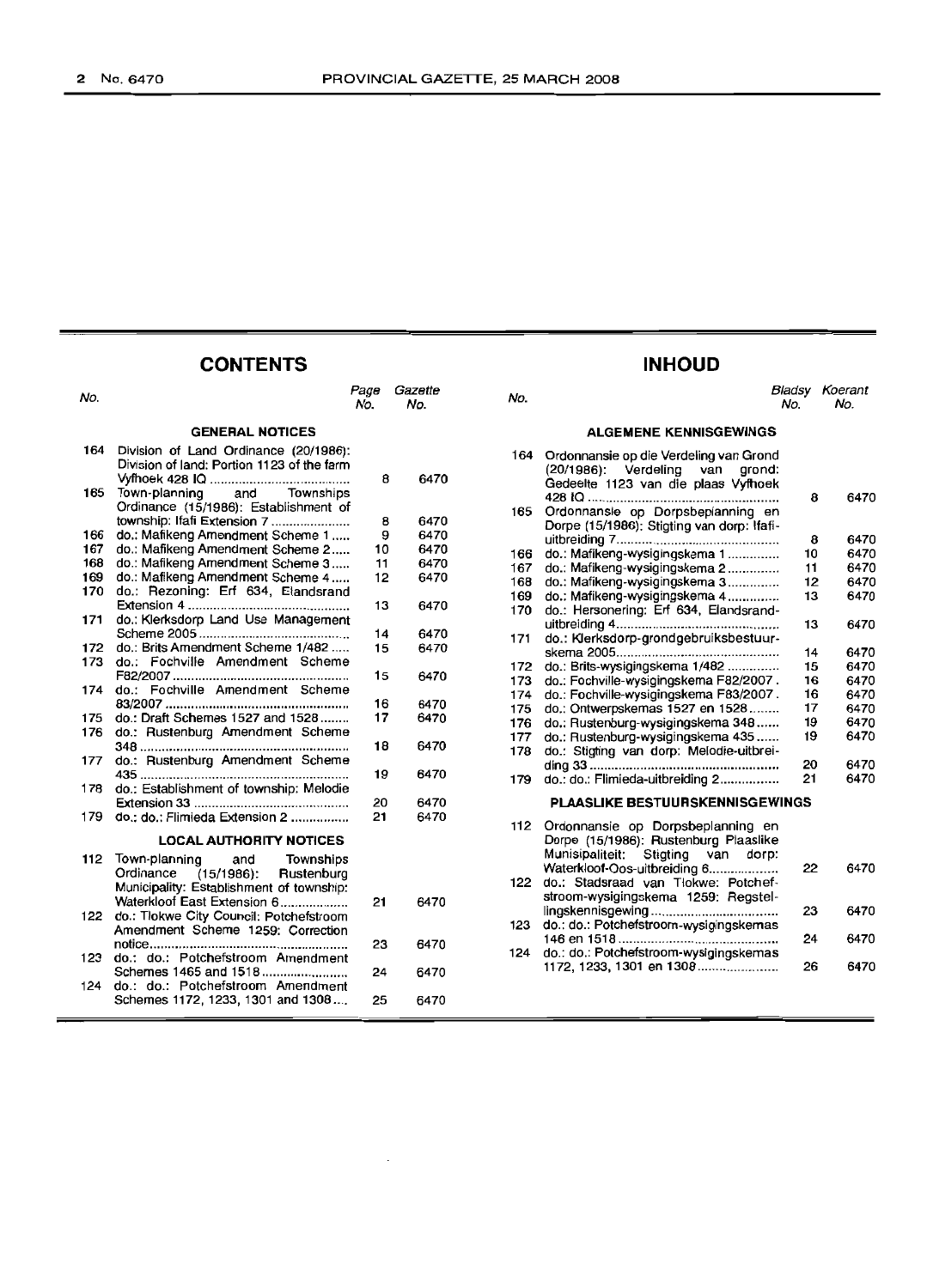

Subscribers and all other stakeholders are advised to send their advertisements directly to the Government Printing Works, 7 days before publication date.

> In future, adverts have to be paid in advance before being published in the Gazette.

AWIE VAN ZVL Advertising Manager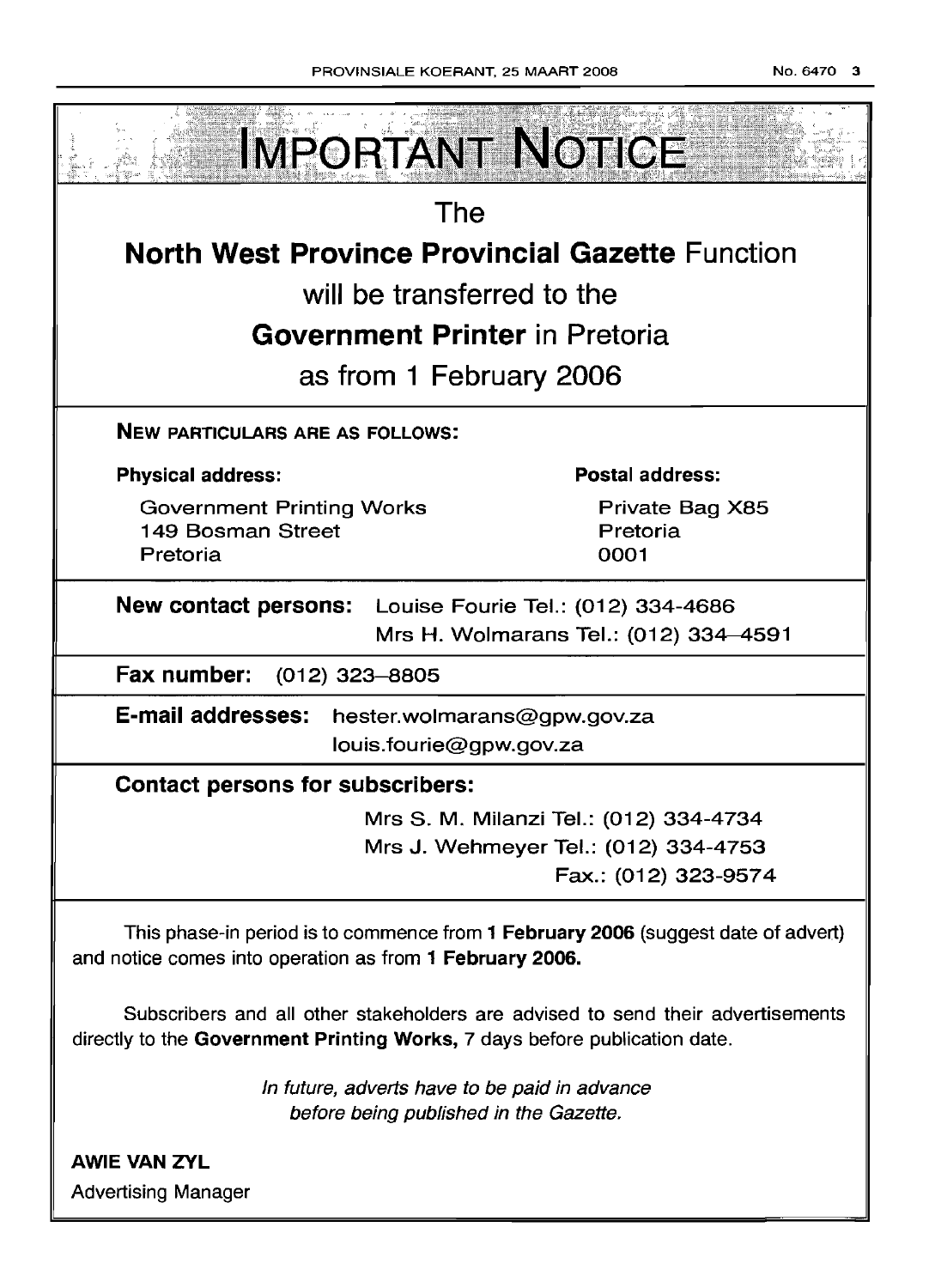IT IS THE CLIENTS RESPONSIBILITY TO ENSURE THAT THE CORRECT AMOUNT IS PAID AT THE CASHIER OR DEPOSITED INTO THE GOVERNMENT PRINTING WORKS BANK ACCOUNT AND ALSO THAT THE REQUISITION/COVERING LETrER TOGETHER WITH THE ADVERTISEMENTS AND THE PROOF OF DEPOSIT REACHES THE GOVERNMENT PRINTING WORKS IN TIME FOR INSERTION IN THE PROVINCIAL GAZETTE.

## **No ADVERTISEMENTS WILL BE PLACED WITHOUT PRIOR PROOF OF PRE-PAYMENT.**

# 1/ <sup>4</sup> page **R 187.37** Letter Type: Arial Size: 10 Line Spacing: At: Exactly 11pt 1/4 page **R 374.75** Letter Type: Arial Size: 10 Line Spacing: At: Exactly 11 pt 1/4page **R 562.13** Letter Type: Arial Size: 10 Line Spacing: At: Exactly 11 pt 1/4 page **R 749.50** Letter Type: Arial Size: 10 Line Spacing: At:

SUBSCRIPTION: R 163,35 PER YEAR / R 749.50 PER PAGE = 25CM = R 30,00

Exactly 11 pt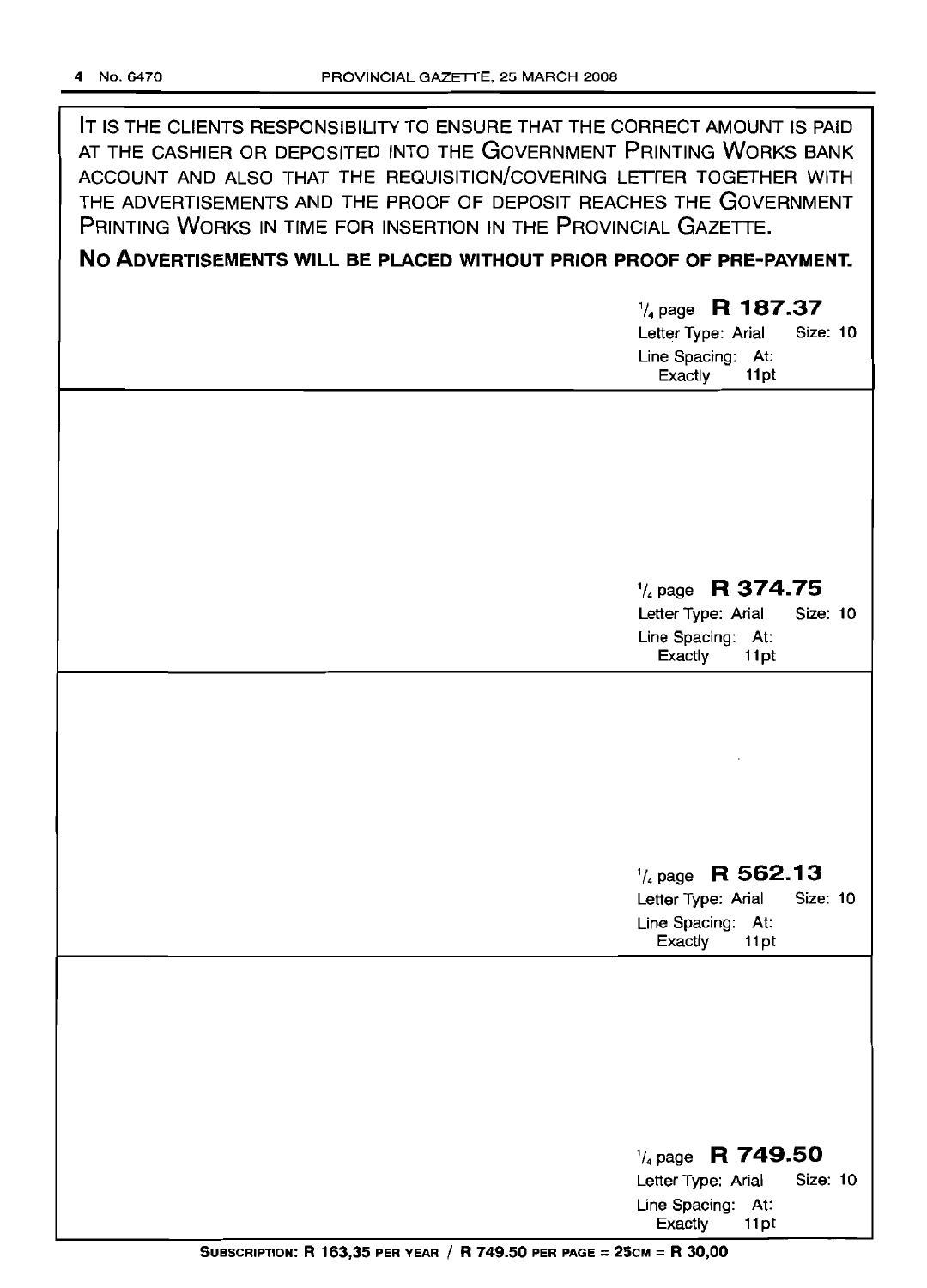

## **CONDITIONS FOR PUBLICATION OF NOTICES**

## **CLOSING TIMES FOR THE ACCEPTANCE OF NOTICES**

- 1. (1) The North West Province Provincial Gazette is published every week on Tuesday, and the closing time for the acceptance of notices which have to appear in the North West Province Provincial Gazette on any particular Tuesday, is **12:00 on a Tuesday for the following Tuesday.** Should any Tuesday coincide with a public holiday, the publication date remains unchanged. However, the closing date for acceptance of advertisements moves backwards accordingly, in order to allow for 7 working days prior to the publication date.
	- (2) The date for the publication of a **separate** North West Province Provincial Gazette is negotiable.
- 2. (1) Copy of notices received **after closing time** will be held over for publication in the next North West Province Provincial Gazette.
	- (2) Amendment or changes in copy of notices cannot be undertaken unless instructions are received **before 14:00 on Fridays.**
	- (3) Copy of notices for publication or amendments of original copy can not be accepted over the telephone and must be brought about by letter, by fax or by hand. The Government Printer will not be liable for any amendments done erroneously.
	- (4) In the case of cancellations a refund of the cost of a notice will be considered only if the instruction to cancel has been received on or before the stipulated closing time as indicated in paragraph 2 (2).

## **ApPROVAL OF NOTICES**

3. In the event where a cheque, submitted by an advertiser to the Government Printer as payment, is dishonoured, then the Government Printer reserves the right to refuse such client further access to the North West Province Provincial Gazette untill any outstanding debts to the Government Printer is settled in full.

## **THE GOVERNMENT PRINTER INDEMNIFIED AGAINST LIABILITY**

- 4. The Government Printer will assume no liability in respect of-
	- (1) any delay in the publication of a notice or publication of such notice on any date other than that stipulated by the advertiser;
	- (2) erroneous classification of a notice, or the placement of such notice in any section or under any heading other than the section or heading stipulated by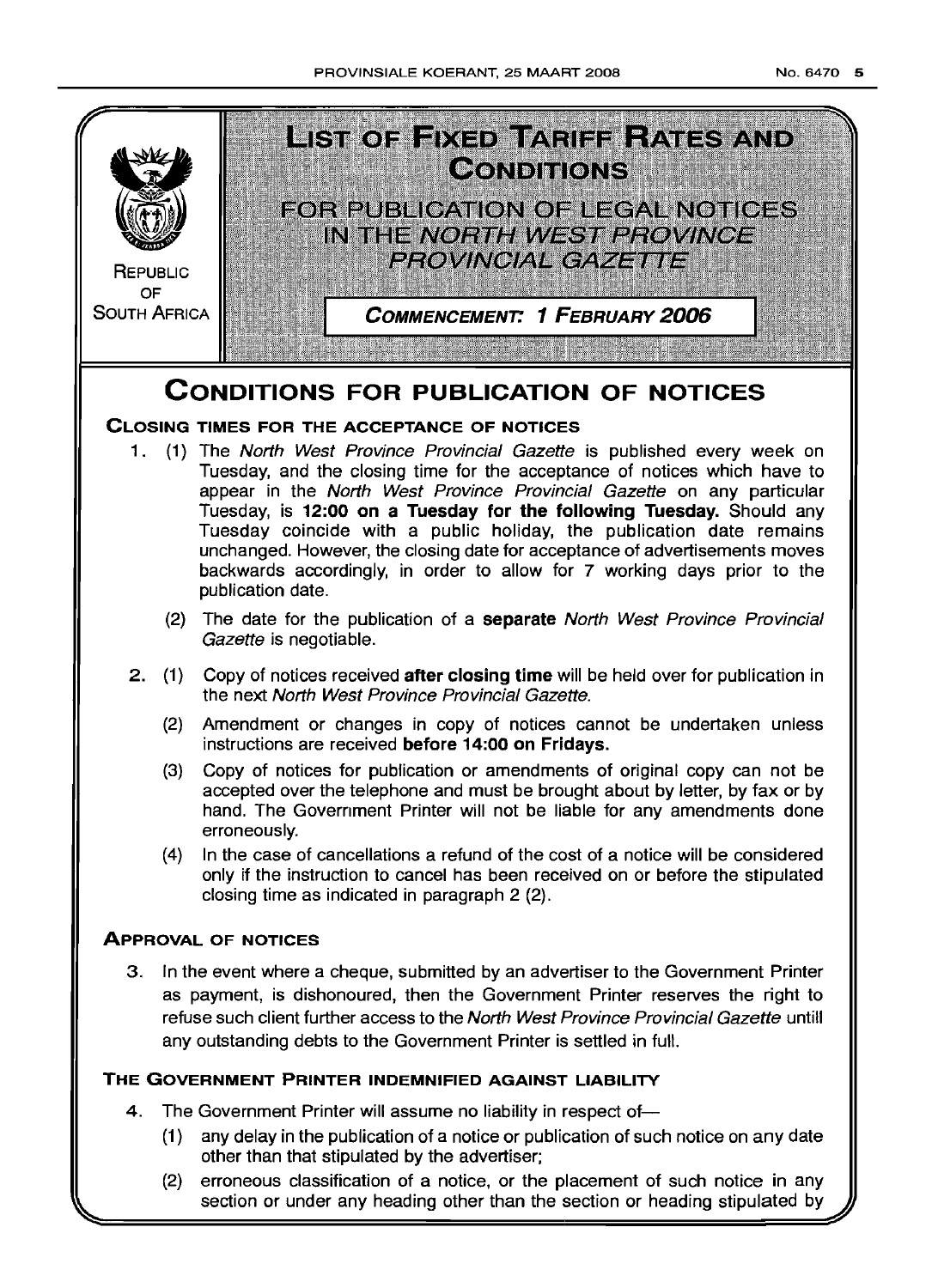- (3) any editing, revision, omission, typographical errors or errors resulting from faint or indistinct copy.
- (4) The Government Printing Works is not responsible for any amendments.

#### LIABILITY OF ADVERTISER

5. Advertisers will be held liable for any compensation and costs arising from any action which may be instituted against the Government Printer in consequence of the publication of any notice.

### **COPY**

- 6. Copy of notices must be typed on one side of the paper only and may not constitute part of any covering letter or document.
- 7. At the top of any copy, and set well apart from the notice, the following must be stated:

Where applicable

- (1) The heading under which the notice is to appear.
- (2) The cost of publication applicable to the notice, in accordance with the "Word Count Table".

#### PAYMENT OF COST

- 9. With effect from 1 April 2005 no notice will be accepted for publication unless the cost of the insertion(s) is prepaid in CASH or by CHEQUE or POSTAL ORDERS. It can be arranged that money can be paid into the banking account of the Government Printer, in which case the deposit slip accompanies the advertisement before publication thereof.
- 10. (1) The cost of a notice must be calculated by the advertiser in accordance with the word count table.
	- (2) Where there is any doubt about the cost of publication of a notice, and in the case of copy, an enquiry, accompanied by the relevant copy, should be addressed to the Advertising Section, Government Printing Works, Private Bag X85, Pretoria, 0001 [Fax: (012) 323-8805], before publication.
- 11 . Overpayment resulting from miscalculation on the part of the advertiser of the cost of publication of a notice will not be refunded, unless the advertiser furnishes adequate reasons why such miscalculation occurred. In the event of underpayments, the difference will be recovered from the advertiser, and the notice(s) will not be published until such time as the full cost of such publication has been duly paid in cash or by cheque or postal orders, or into the banking account.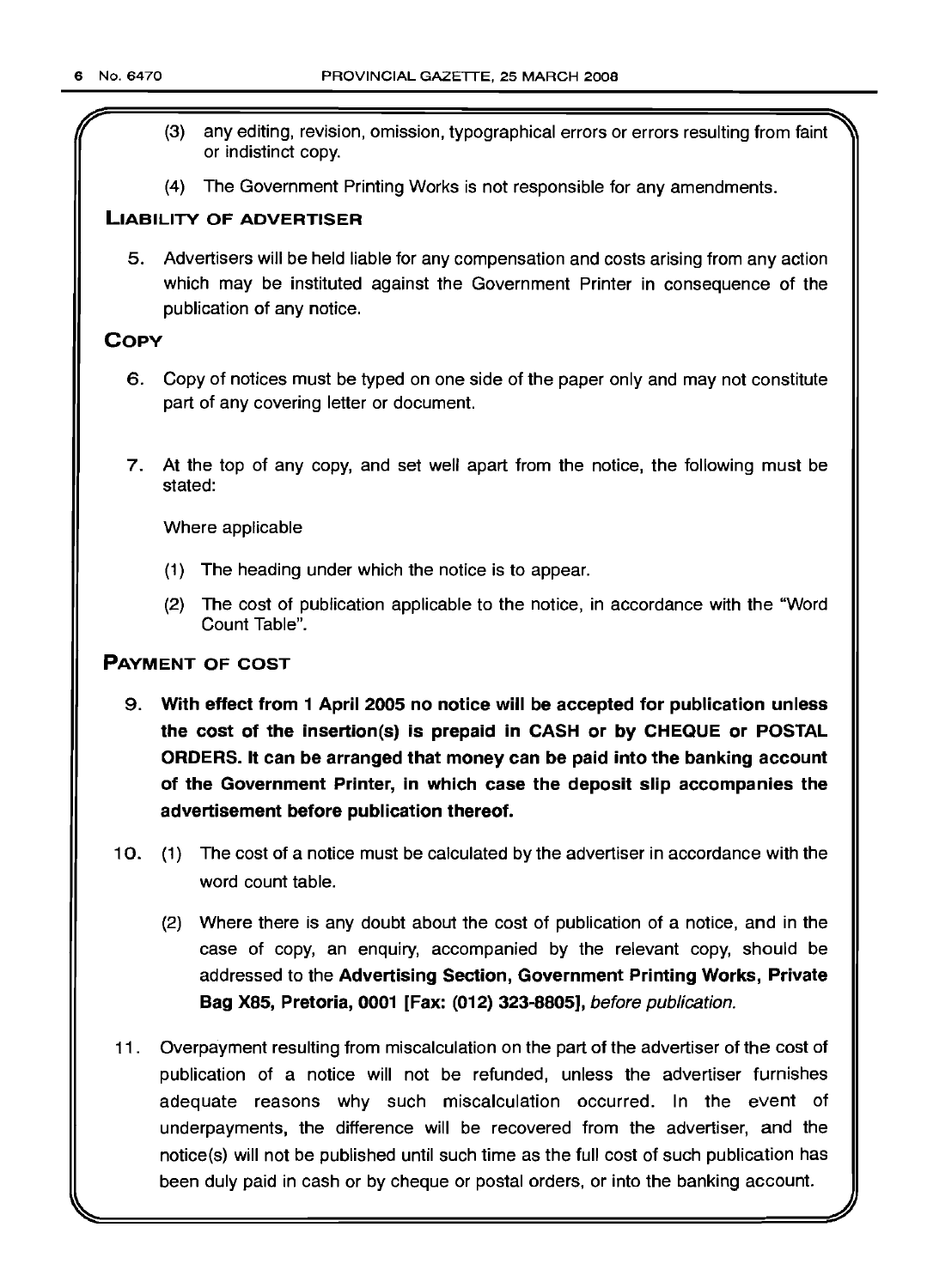- 12. In the event of a notice being cancelled, a refund will be made only if no cost regarding the placing of the notice has been incurred by the Government Printing Works.
- 13. The Government Printer reserves the right to levy an additional charge in cases where notices, the cost of which has been calculated in accordance with the Word Count Table, are subsequently found to be excessively lengthy or to contain overmuch or complicated tabulation.

#### PROOF OF PUBLICATION

14. Copies of the North West Province Provincial Gazette which may be required as proof of publication, may be ordered from the Government Printer at the ruling price. The Government Printer will assume no liability for any failure to post such North West Province Provincial Gazette(s) or for any delay in despatching it/them.

## **GOVERNMENT PRINTERS BANK ACCOUNT PARTICULARS**

Bank:

ABSA

BOSMAN STREET

Account No.: 4057114016

Branch code: 632005

Reference No.: 00000050

Fax No.: (012) 323 8805 and (012) 323 0009

## Enquiries:

| Mrs. L. Fourie    | Tel.: (012) 334-4686 |
|-------------------|----------------------|
| Mrs. H. Wolmarans | Tel.: (012) 334-4591 |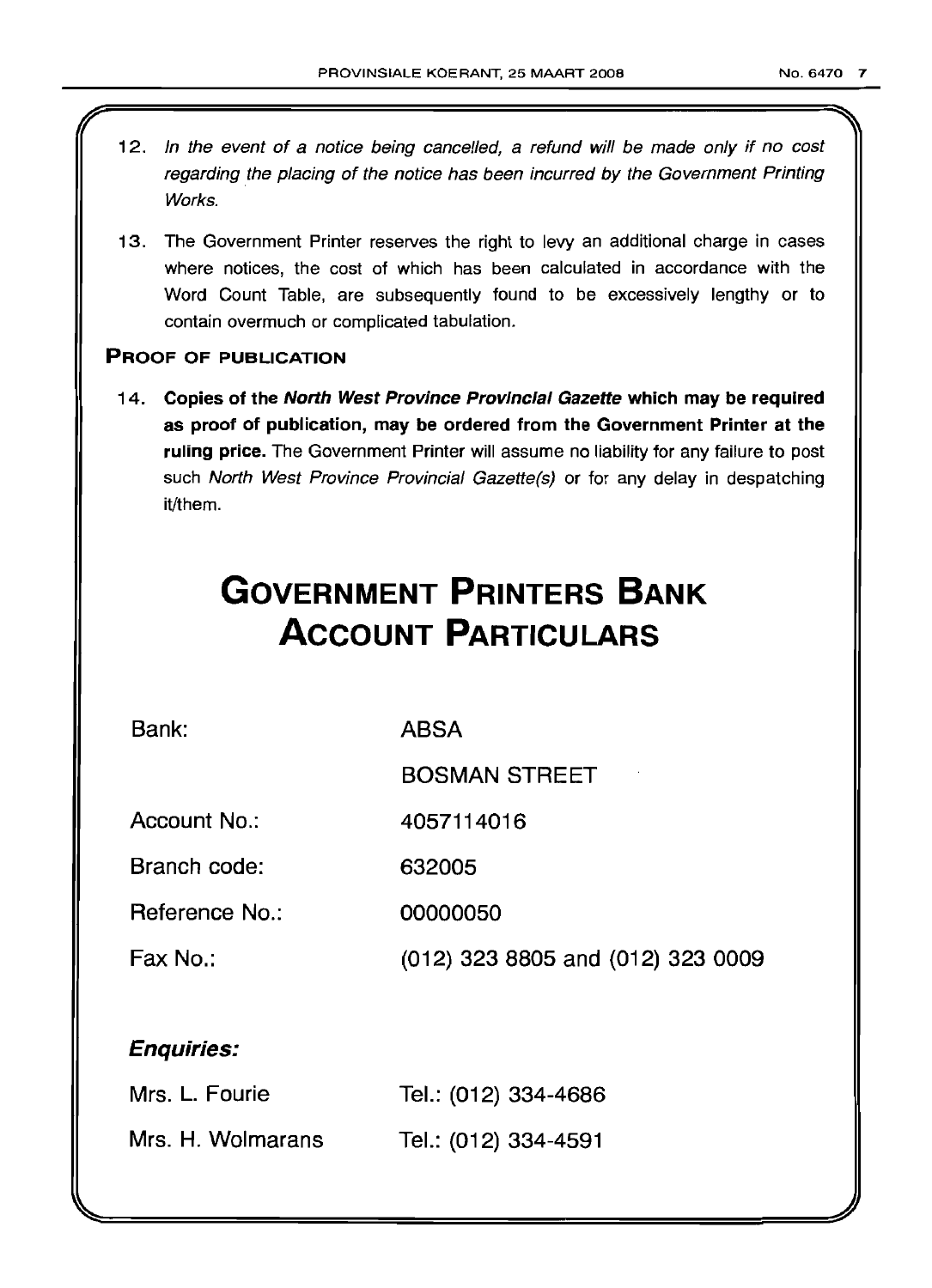## **GENERAL NOTICES • ALGEMENE KENNISGEWINGS**

#### **NOTICE 164 OF 2008**

NOTICE OF APPLICATION TO DIVIDE LAND

The Tlokwe City Council hereby gives notice in terms of section 6 (8) (a) of the Division of Land Ordinance, 1986 (Ordinance 20 of 1986), that an application to divide the land described hereunder, has been received:

• Portion 1123 of the farm Vyfhoek 428 IQ.

Particulars of the application will lie for inspection during normal office hours at the office of the Municipal Manager, Potchefstroom Municipal Offices, Wolmarans Street, Potchefstroom, for a period of 28 days from 18 March 2008.

Objection to or representations in respect of the application must be lodged with or made in writing to the Municipal Manager at the above address or posted to him at P.O. Box 113, Potchefstroom, 2520, within a period of 28 days from 18 March 2008.

Address of authorised agent: Plancentre, PO Box 21108, Noordbrug, 2522. Tel: (018) 297-0100 (2800 CDJ).

#### **KENNISGEWING 164 VAN 2008**

**- .**

KENNIS VAN AANSOEK OM GROND TE VERDEEL

Die Tlokwe Stadsraad gee hiermee ingevolge artikel 6 (8) (a) van die Ordonnansie op die Verdeling van Grond, 1986 (Ordonnansie 20 van 1986), kennis dat 'n aansoek ontvang is om die grond hieronder beskryf, te verdeel:

• Gedeelte 1123 van die plaas Vyfhoek 428 IQ.

Besonderhede van die aansoek lê ter insae gedurende gewone kantoorure by die kantoor van die Munisipale Bestuurder, Potchefstroom Munisipale Kantore, Wolmaransstraat, Potchefstroom, vir 'n tydperk van 28 dae vanaf 18 Maart 2008.

Besware teen of vertoe ten opsigte van die aansoek moet binne 'n tydperk van 28 dae vanaf 18 Maart 2008 skriftelik en in tweevoud tot die Munisipale Bestuurder by bovermelde adres of by Posbus 113, Potchefstroom, 2520, ingedien of gerig word.

Adres van gemagtigde agent: Plancentre, Posbus 21108, Noordbrug, 2522. Tel: (018) 297-0100 (2800 CDJ).

18-25

#### **NOTICE 165 OF 2008**

#### NOTICE OF APPLICATION FOR ESTABLISHMENT OF TOWNSHIP

I, Jeff de Klerk, being the authorised agent of the owner, hereby give notice in terms of section 96, read with section 69 (6) (a), of the Town-planning and Townships Ordinance, 1986 (Ordinance 15 of 1986), that I have applied to the Local Municipality of Madibeng to establish the township referred to in the annexure hereto.

Particulars of the application will lie for inspection during normal office hours at the office of the Chief Town Planner, Room 415, Local Municipality of Madibeng, Van Velden Street, Brits, for a period of 28 days from 18 March 2008, being the date of first publication of this notice.

Objections to or representations in respect of the application must be lodged with or made in writing to the Municipal Manager at the above address or to P O Box 106, Brits, 0250, within a period of 28 days from 18 March 2008.

#### **ANNEXURE**

Name of township: **Itati Extension** 7.

Full name of applicant: Jeff de Klerk Town Planning Services.

Number of erven in proposed township: 2 x Residential 3 erven.

Description of the land on which the township is to be established: Portion 53, Syferfontein 483-JQ.

Locality of proposed township: East and adjoining Ifafi Extension 1, west and adjacent to Road P249-1.

Address of applicant: PO Box 105, Ifafi, 0260. Tel. (012) 259-1688.

#### **KENNISGEWING 165 VAN 2008**

**F •**

#### KENNISGEWING VAN AANSOEK OM STIGTING VAN 'N DORP

Ek, Jeff de Klerk, synde die gemagtigde agent van die eienaar, gee hiermee ingevolge artikel 96, saamgelees met artikel 69 (6) (a), van die Ordonnansie op Dorpsbeplanning en Dorpe, 1986 (Ordonnansie 15 van 1986), kennis dat ek by die Plaaslike Munisipaliteit van Madibeng aansoek gedoen het om die dorp in die Bylae hierby genoem, te stig.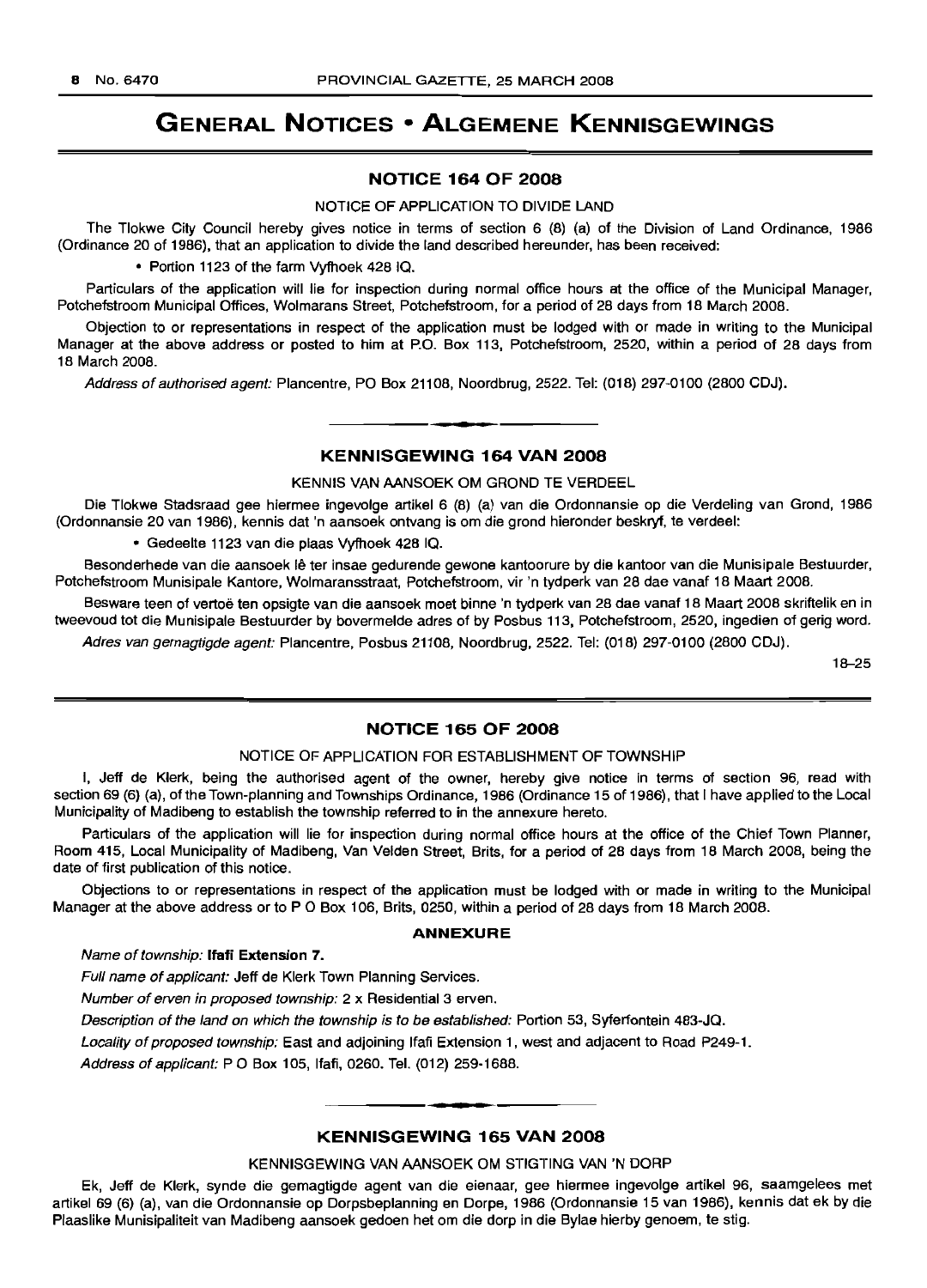Besonderhede van die aansoek Ie ter insae gedurende gewone kantoorure by die kantoor van die Hoof Stadsbeplanner, Kamer 415, Plaaslike Munisipaliteit van Madibeng, Van Veldenstraat, Brits, vir 'n tydperk van 28 dae vanaf 18 Maart 2008,

synde die datum van die eerste publikasie van hierdie kennisgewing. Besware of vertoë ten opsigte van die aansoek moet binne 'n tydperk van 28 dae vanaf 18 Maart 2008 skriftelik by of tot die Munisipale Bestuurder by bovermelde adres of by Posbus 106, Brits, 0250, ingedien word.

#### BYLAE

#### Naam van dorp: Ifafi Uitbreiding 7.

Volle naam van aansoeker: Jeff de Klerk Stadsbeplanningsdienste.

Aantal erwe in voorgestelde dorp: 2 x Residensieel 3 erwe.

Beskrywing van grond waarop dorp gestig staan te word: Gedeelte 53, Syferfontein 483-JQ.

Ligging van voorgestelde dorp: Oos en aangrensend aan Ifafi Uitbreiding 1, wes en aanliggend aan Pad P249-1.

Adres van applikant: Posbus 105, Ifafi, 0260. Tel. (012) 259-1688.

18-25

#### NOTICE 166 OF 2008

NOTICE OF APPLICATION FOR AMENDMENT OF THE MAFIKENG TOWN-PLANNING SCHEME, 1998, IN TERMS OF SECTION 9(2) OF THE CAPE TOWN-PLANNING AND TOWNSHIPS ORDINANCE, 1985 (ORDINANCE 15 OF 1985)

#### MAFIKENG TOWN-PLANNING SCHEME, 199B: AMENDMENT SCHEME No.1

Maxim Planning Solutions, being the authorised agent of the owner of Portion 9540 of Erf 1317, Mafikeng, hereby gives notice in terms of section 9(2) of the Cape Town-planning and Townships Ordinance, 1985, that we have applied to the Mafikeng Local Municipality for the amendment of the town-planning scheme known as Mafikeng Town-planning Scheme, 1998, by the rezoning of the property described above, situated at Nelson Mandela Drive, Mafikeng, from "Residential 6" to "Special", for the purpose of an "Existing Public Road".

Maxim Planning Solutions, being the authorised agent of the owner of Portions 9509, 9511, 9512, 9515-9518, 9520-9530, 9532-9539 of Erf 1317, Mafikeng, hereby gives notice in terms of section 9(2) of the Cape Town-planning and Townships Ordinance, 1985, that we have applied to the Mafikeng Local Municipality for the amendment of the town-planning scheme known as Mafikeng Town-planning Scheme, 1998, by the rezoning of the property described above, situated at Portion 9540 of Erf 1317, Mafikeng, from "Residential 6" to "Residential 30".

Maxim Planning Solutions, being the authorised agent of the owner of Portions 9513, 9531 of Erf 1317, Mafikeng, hereby gives notice in terms of section 9(2) of the Cape Town-planning and Townships Ordinance, 1985, that we have applied to the Mafikeng Local Municipality for the amendment of the town-planning scheme known as Mafikeng Town-planning Scheme, 1998, by the rezoning of the property described above, situated at Portion 9540 of Erf 1317, Mafikeng, from "Residential 6" to "Special" for the purpose of "Offices" and "Residential 30".

Maxim Planning Solutions, being the authorised agent of the owner of Portion 9514 of Erf 1317, Mafikeng, hereby gives notice in terms of section 9(2) of the Cape Town-planning and Townships Ordinance, 1985, that we have applied to the Mafikeng Local Municipality for the amendment of the town-planning scheme known as Mafikeng Town-planning Scheme, 1998, by the rezoning of the property described above, situated at Portion 9540 of Erf 1317, Mafikeng, from "Residential 6" to "Special" for the purpose of a "Park".

Maxim Planning Solutions, being the authorised agent of the owner of Portions 9328-9501 of Erf 1317, Mafikeng, hereby gives notice in terms of section 9(2) of the Cape Town-planning and Townships Ordinance, 1985, that we have applied to the Mafikeng Local Municipality for the amendment of the town-planning scheme known as Mafikeng Town-planning Scheme, 1998, by the subdivision of the property described above, situated at Sekame Drive, Mafikeng, for the purpose of "Residential 6" erven.

Particulars of the application will lie for inspection during normal office hours at the office of the Planning Department Mafikeng Local Municipality, c/o University Drive and Hecter Petersen Avenue, Mafikeng, for the period of 28 days from 18 March 2008.

Objections to or representations in respect of the application must be lodged with or made in writing to the Municipal Manager at the above address or at Private bag X63, Mafikeng, 2735, within a period of 28 days from 18 March 2008.

Address of authorised agent: Maxim Planning Solutions, 37 Von Wielligh Street, Rustenburg; P.O. Box 21114, Proteapark, 0305. Tel: (014) 592-9489. (2/1078).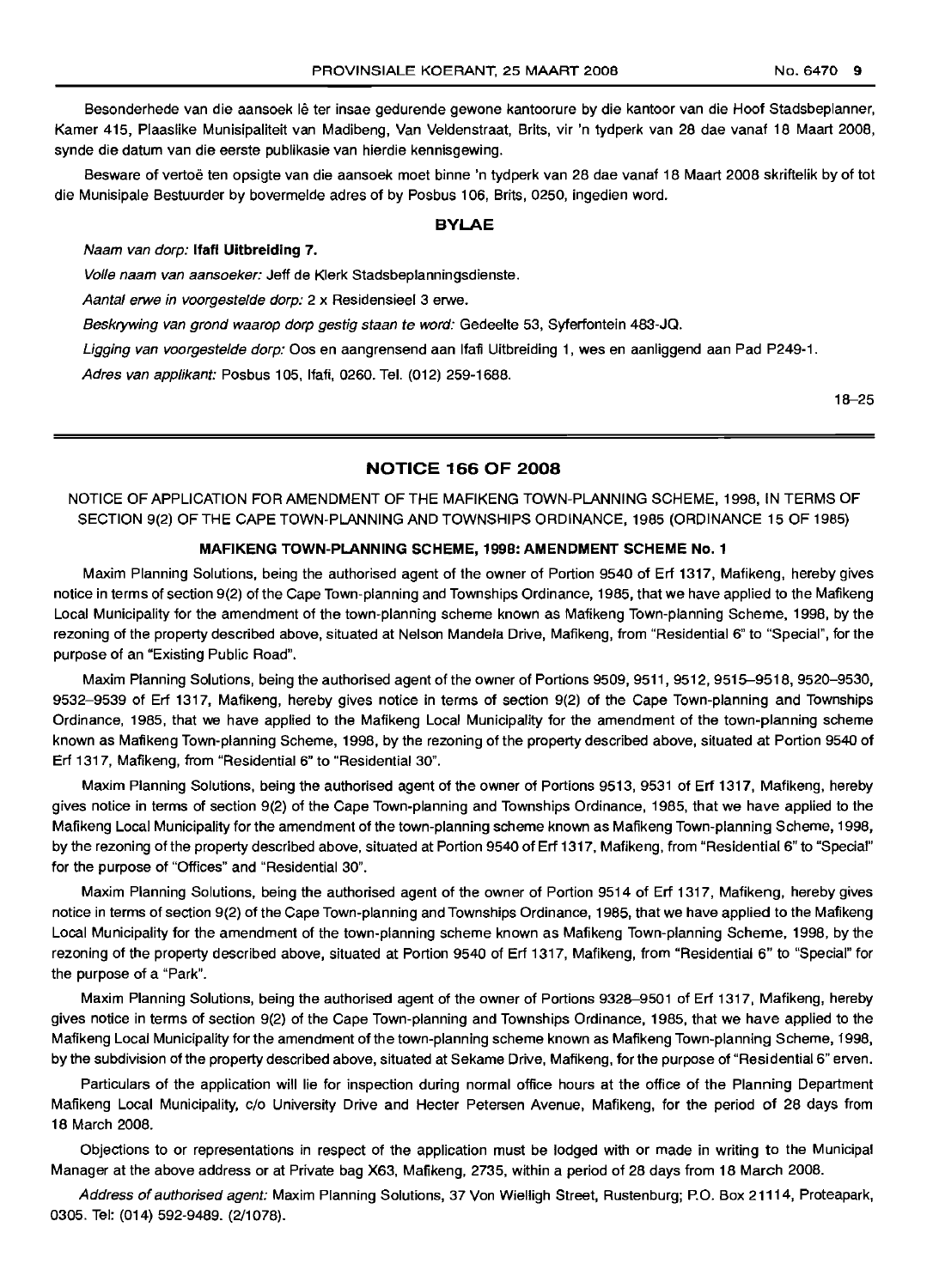#### KENNISGEWING 166 VAN 2008

KENNISGEWING VAN AANSOEK OM WYSIGING VAN DIE MAFIKENG-DORPSBEPLANNINGSKEMA, 1998, INGEVOLGE ARTIKEL 9(2) VAN DIE KAAPSE ORDONNANSIE OP DORPSBEPLANNING EN DORPE, 1985 (ORDONNANSIE 15 VAN 1985)

#### MAFIKENG-DORPSBEPLANNINGSKEMA, 1998: WYSIGINGSKEMA No.1

Maxim Planning Solutions, synde die gemagtigde agent van die eienaar van Gedeelte 9540 van Erf 1317, Mafikeng, gee hiermee ingevolge artikel 9(2) van die Kaapse Ordonnansie op Dorpsbeplanning en Dorpe, 1985, kennis dat ons by die Mafikeng Plaaslike Munisipaliteit aansoek gedoen het om die wysiging van die dorpsbeplanningskema bekend as Mafikengdorpsbeplanningskema, 1998, deur die hersonering van die eiendom hierbo beskryf, gelee te Nelson Mandela-rylaan, vanaf "Residensieel 6" na "Spesiaal" vir die doeleindes van 'n "Bestaande Openbare Pad".

Maxim Planning Solutions, synde die gemagtigde agent van die eienaar van Gedeeltes 9509, 9511, 9512, 9515, 9516, 9517,9518,9520 - 9530,9532 - 9539 van Erf 1317, Mafikeng, gelee te Gedeelte 9540 van Erf 1317, Mafikeng van Erf 1317, Mafikeng, gee hiermee ingevolge artikel 9(2) van die Kaapse Ordonnansie op Dorpsbeplanning en Dorpe, 1985, kennis dat ons by die Mafikeng Plaaslike Munisipaliteit aansoek gedoen het om die wysiging van die dorpsbeplanningskema bekend as Mafikeng-dorpsbeplanningskema, 1998, deur die hersonering van die eiendom hierbo beskryf, gelee te Gedeelte 9540 van Erf 1317, Mafikeng, vanaf "Residensieel 6" na "Residensieel 30".

Maxim Planning Solutions, synde die gemagtigde agent van die eienaar van Gedeeltes 9513 en 9531 van Erf 1317, Mafikeng, gee hiermee ingevolge artikel 9(2) van die Kaapse Ordonnansie op Dorpsbeplanning en Dorpe, 1985, kennis dat ons by die Mafikeng Plaaslike Munisipaliteit aansoek gedoen het om die wysiging van die dorpsbeplanningskema bekend as Mafikeng-dorpsbeplanningskema, 1998, deur die hersonering van die eiendom hierbo beskryf, gelee te Gedeelte 9540 van Erf 1317, Mafikeng, vanaf "Residensieel 6" na "Spesiaal" vir die doeleindes van "Kantore" asook "Residensieel 30".

Maxim Planning Solutions, synde die gemagtigde agent van die eienaar van Gedeelte 9514 van Erf 1317, Mafikeng, gee hiermee ingevolge artikel 9(2) van die Kaapse Ordonnansie op Dorpsbeplanning en Dorpe, 1985, kennis dat ons by die Mafikeng Plaaslike Munisipaliteit aansoek gedoen het om die wysiging van die dorpsbeplanningskema bekend as Mafikengdorpsbeplanningskema, 1998, deur die hersonering van die eiendom hierbo beskryf, gelee te Sekame-rylaan, Mafikeng, vanaf "Residensieel 6" na "Spesiaal" vir die doeleindes van 'n "Park".

Maxim Planning Solutions, synde die gemagtigde agent van die eienaar van Gedeeltes 9328-9501 van Erf 1317, Mafikeng, gee hiermee ingevolge artikel 9(2) van die Kaapse Ordonnansie op Dorpsbeplanning en Dorpe, 1985, kennis dat ons by die Mafikeng Plaaslike Munisipaliteit aansoek gedoen het om die wysiging van die dorpsbeplanningskema bekend as Mafikengdorpsbeplanningskema, 1998, deur die onderverdeling van die eiendom hierbo beskryf, gelee te Nelson Mandela-rylaan, vir die doeleindes van "Residensieel 6" erwe.

Besonderhede van die aansoek lê ter insae gedurende gewone kantoorure by die kantoor van die Beplanningsgafdeling, Mafikeng Plaaslike Munisipaliteit, h/v Universiteitlaan en Heeter Petersen-rylaan, Mafikeng, vir 'n tydperk van 28 dae vanaf 18 Maart 2008.

Besware teen of vertoë ten opsigte van die aansoek moet binne 'n tydperk van 28 dae vanaf 18 Maart 2008 skriftelik by of tot die Munisipale Bestuurder by bovermelde adres of by Privaatsak X63, Mafikeng, 2735, ingedien of gerig word.

Adres van gemagtigde agent: Maxim Planning Solutions, Von Wiellighstraat 37, Rustenburg; Posbus 21114, Proteapark, 0305. Tel: (014) 592-9489. (2/1078).

18-25

#### NOTICE 167 OF 2008

NOTICE OF APPLICATION FOR AMENDMENT OF THE MAFIKENG TOWN-PLANNING SCHEME, 1998, IN TERMS OF SECTION 9 (2) OF THE CAPE TOWN-PLANNING AND TOWNSHIPS ORDINANCE, 1985 (ORDINANCE 15 OF 1985)

#### MAFIKENG TOWN PLANNING SCHEME, 1998: AMENDMENT SCHEME No. 2

Maxim Planning Solutions, being the authorised agent of the owner of Portion 9502 of Erf 1317, Mafikeng, hereby gives notice in terms of section 9 (2) of the Cape Town-planning and Townships Ordinance, 1985, that we have applied to the Mafikeng Local Municipality for the amendment of the town-planning scheme known as Mafikeng Town-planning Scheme, 1998, by the rezoning of the property described above, situated at Portion 9540 of Erf 1317, Mafikeng, on Nelson Mandela Drive, from "Residential 6" to "Special" for the purpose of a hotel.

Particulars of the application will lie for inspection during normal office hours at the office of the Planning Department, Mafikeng Local Municipality, c/o University Drive and Heeter Petersen Avenue, Mafikeng, for a period of 28 days from 18 March 2008.

Objections to or representations in respect of the application must be lodged with or made in writing to the Municipal Manager at the above address or at Private Bag X63, Mafikeng, 2735, within a period of 28 days from 18 March 2008.

Address of authorised agent: Maxim Planning Solutions, 37 Von Wielligh Street, Rustenburg; P.O. Box 21114, Proteapark, 0305. Tel: (014) 592-9489. (2/1078).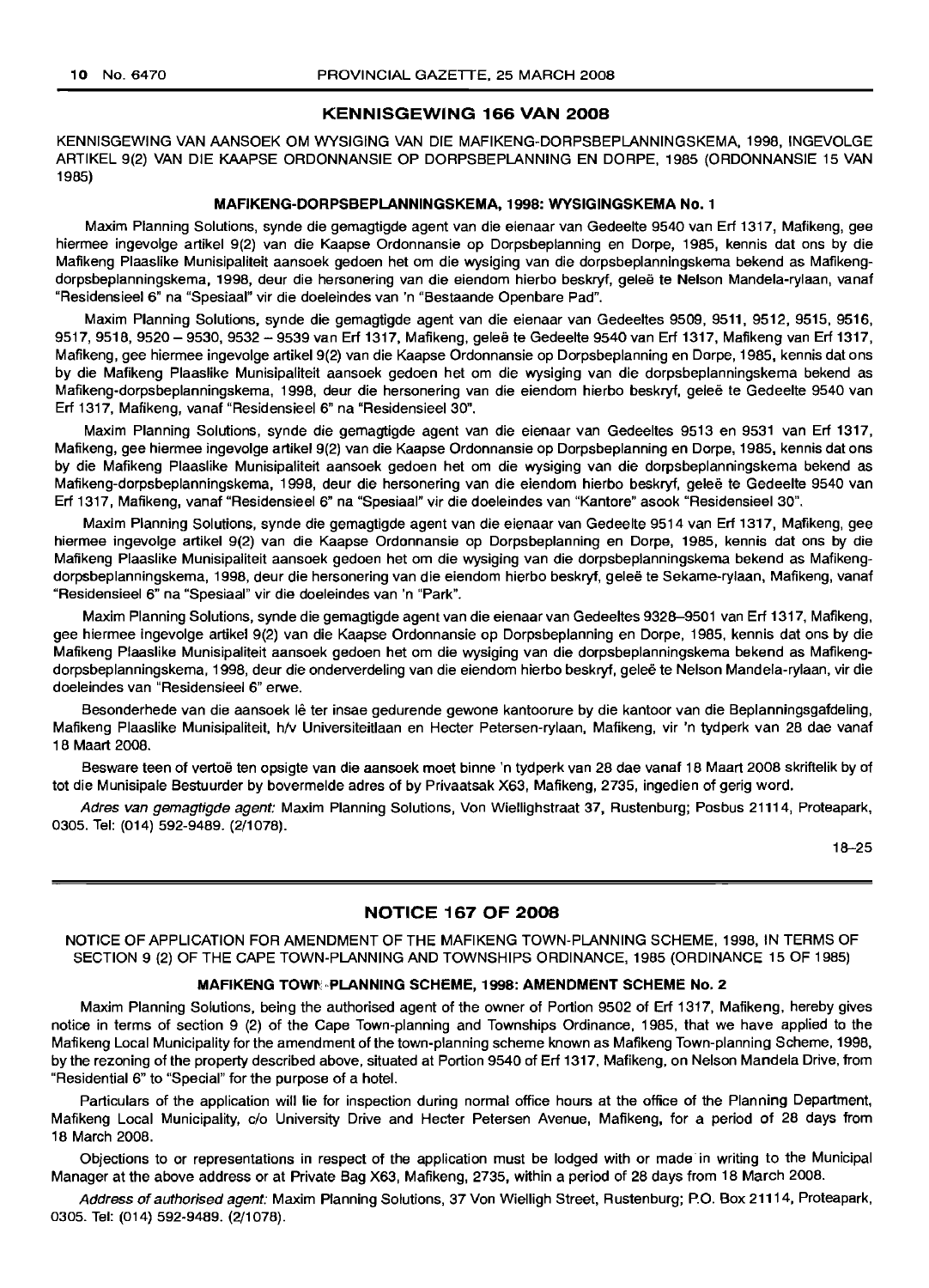#### KENNISGEWING 167 VAN 2008

KENNISGEWING VAN AANSOEK OM WYSIGING VAN DIE MAFIKENG-DORPSBEPLANNINGSKEMA, 1998, INGEVOLGE ARTIKEL 9 (2) VAN DIE KAAPSE ORDONNANSIE OP DORPSBEPLANNING EN DORPE, 1985 (ORDONNANSIE 15 VAN 1985)

#### MAFIKENG-DORPSBEPLANNINGSKEMA, 1998: WYSIGINGSKEMA No.2

Maxim Planning Solutions, synde die gemagtigde agent van die eienaar van Gedeelte 9502 van Erf 1317, Mafikeng, gee hiermee ingevolge artikel 9 (2) van die Kaapse Ordonnansie op Dorpsbeplanning en Dorpe, 1985, kennis dat ons by die Mafikeng Plaaslike Munisipaliteit aansoek gedoen het om die wysiging van die dorpsbeplanningskema bekend as Mafikengdorpsbeplanningskema, 1998, deur die hersonering van die eiendom hierbo beskryf, geleë te Gedeelte 9540 van Erf 1317, Mafikeng, Nelson Mandelarylaan, vanaf "Residensieel 6" na "Spesiaal" vir die doeleindes van 'n hotel.

Besonderhede van die aansoek lê ter insae gedurende gewone kantoorure by die kantoor van die Beplanningsafdeling, Mafikeng Plaaslike Munisipaliteit, h/v Universiteitlaan en Heeter Petersenrylaan, Mafikeng, vir 'n tydperk van 28 dae vanaf 18 Maart 2008.

Besware teen of vertoë ten opsigte van die aansoek moet binne 'n tydperk van 28 dae vanaf 18 Maart 2008 skriftelik by of tot die Munisipale Bestuurder by bovermelde adres of by Privaatsak X63, Mafikeng, 2735, ingedien of gerig word.

Adres van gemagtigde agent: Maxim Planning Solutions, Von Wiellighstraat 37, Rustenburg; Posbus 21114, Proteapark, 0305. Tel: (014) 592-9489. (2/1078)

18-25

#### NOTICE 168 OF 2008

NOTICE OF APPLICATION FOR AMENDMENT OF THE MAFIKENG TOWN-PLANNING SCHEME, 1998, IN TERMS OF SECTION 9 (2) OF THE CAPE TOWN-PLANNING AND TOWNSHIPS ORDINANCE, 1985 (ORDINANCE 15 OF 1985)

#### MAFIKENG TOWN-PLANNING SCHEME, 1998: AMENDMENT SCHEME No.3

Maxim Planning Solutions, being the authorised agent of the owner of Portion 9503 of Erf 1317, Mafikeng, hereby gives notice in terms of section 9 (2) of the Cape Town-planning and Townships Ordinance, 1985, that we have applied to the Mafikeng Local Municipality for the amendment of the town-planning scheme known as Mafikeng Town-planning Scheme, 1998, by the rezoning of the property described above, situated at Nelson Mandela Drive, Mafikeng, from "Residential 6" to "Business" for the purpose of "Commercial Use".

Maxim Planning Solutions, being the authorised agent of the owner of Portion 9504 of Erf 1317, Mafikeng, hereby gives notice in terms of section 9 (2) of the Cape Town-planning and Townships Ordinance, 1985, that we have applied to the Mafikeng Local Municipality for the amendment of the town-planning scheme known as Mafikeng Town-planning Scheme, 1998, by the rezoning of the property described above, situated at Nelson Mandela Drive, Mafikeng, from "Residential 6" to "Business" for the purpose of a "Motor City".

Maxim Planning Solutions, being the authorised agent of the owner of Portion 9505 of Erf 1317, Mafikeng, hereby gives notice in terms of section 9 (2) of the Cape Town-planning and Townships Ordinance, 1985, that we have applied to the Mafikeng Local Municipality for the amendment of the town-planning scheme known as Mafikeng Town-planning Scheme, 1998, by the rezoning of the property described above, situated at Nelson Mandela Drive, Mafikeng, from "Residential 6" to "Business" for the purpose of "Motor Retail and Trade".

Maxim Planning Solutions, being the authorised agent of the owner of Portion 9506 of Erf 1317, Mafikeng, hereby gives notice in terms of section 9 (2) of the Cape Town-planning and Townships Ordinance, 1985, that we have applied to the Mafikeng Local Municipality for the amendment of the town-planning scheme known as Mafikeng Town-planning Scheme, 1998, by the rezoning of the property described above, situated at Nelson Mandela Drive, Mafikeng, from "Residential 6" to "Business" for the purpose of a "Value Centre".

Maxim Planning Solutions, being the authorised agent of the owner of Portion 9542 of Eri 1317, Mafikeng, hereby gives notice in terms of section 9 (2) of the Cape Town-planning and Townships Ordinance, 1985, that we have applied to the Mafikeng Local Municipality for the amendment of the town-planning scheme known as Mafikeng Town-planning Scheme, 1998, by the rezoning of the property described above, situated at Nelson Mandela Drive, Mafikeng, from "Residential 6" to "Special" for the purpose of an "Existing Public Road".

Particulars of the application will lie for inspection during normal office hours at the office of the Planning Department, Mafikeng Local Municipality, c/o University Drive and Heeter Petersen Avenue, Mafikeng, for a period of 28 days from 18 March 2008.

Objections to or representations in respect of the application must be lodged with or made in writing to the Municipal Manager at the above address or at Private Bag X63, Mafikeng, 2735, within a period of 28 days from 18 March 2008.

Address of authorised agent: Maxim Planning Solutions, 37 Von Wielligh Street, Rustenburg; P.O. Box 21114, Proteapark, 0305. Tel: (014) 592-9489. (2/1078).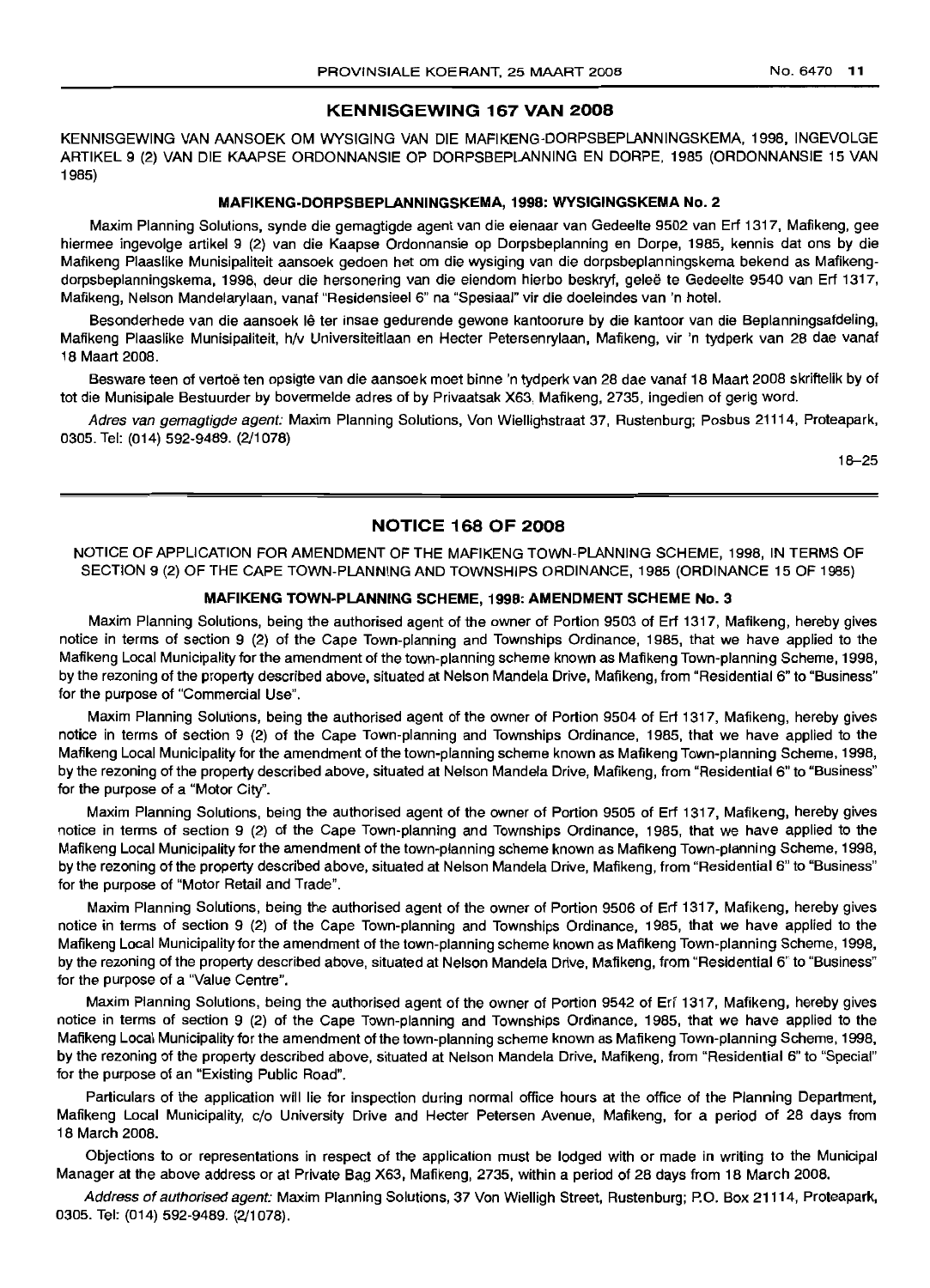#### **KENNISGEWING 168 VAN 2008**

KENNISGEWING VAN AANSOEK OM WYSIGING VAN DIE MAFIKENG-DORPSBEPLANNINGSKEMA, 1998, INGEVOLGE ARTIKEL 9 (2) VAN DIE KAAPSE ORDONNANSIE OP DORPSBEPLANNING EN DORPE, 1985 (ORDONNANSIE 15 VAN 1985)

#### **MAFIKENG-DORPSBEPLANNINGSKEMA, 1998: WYSIGINGSKEMA No.3**

Maxim Planning Solutions, synde die gemagtigde agent van die eienaar van Gedeelte 9503 van Erf 1317, Mafikeng, gee hiermee ingevolge artikel 9 (2) van die Kaapse Ordonnansie op Dorpsbeplanning en Dorpe, 1985, kennis dat ons by die Mafikeng Plaaslike Munisipaliteit aansoek gedoen het om die wysiging van die dorpsbeplanningskema bekend as Mafikengdorpsbeplanningskema, 1998, deur die hersonering van die eiendom hierbo beskryf, gelee te Nelson Mandelarylaan, Mafikeng, vanaf "Residensieel 6" na "Besigheid" vir komrnersiele doeleindes.

Maxim Planning Solutions, synde die gemagtigde agent van die eienaar van Gedeelte 9504 van Erf 1317, Mafikeng, gee hiermee ingevolge artikel 9 (2) van die Kaapse Ordonnansie op Dorpsbeplanning en Dorpe, 1985, kennis dat ons by die Mafikeng Plaaslike Munisipaliteit aansoek gedoen het om die wysiging van die dorpsbeplanningskema bekend as Mafikengdorpsbeplanningskema, 1998, deur die hersonering van die eiendom hierbo beskryf, geleë te Nelson Mandelarylaan, Mafikeng, vanaf "Residensieel 6" na "Besigheid" vir die doeleindes van 'n "Motor City".

Maxim Planning Solutions, synde die gemagtigde agent van die eienaar van Gedeelte 9505 van Erf 1317, Mafikeng, gee hiermee ingevolge artikel 9 (2) van die Kaapse Ordonnansie op Dorpsbeplanning en Dorpe, 1985, kennis dat ons by die Mafikeng Plaaslike Munisipaliteit aansoek gedoen het om die wysiging van die dorpsbeplanningskema bekend as Mafikengdorpsbeplanningskema, 1998, deur die hersonering van die eiendom hierbo beskryf, geleë te Nelson Mandelarylaan, Mafikeng, vanaf "Residensieel 6" na "Besigheid" vir die doeleindes van "Motorverkope en Handel".

Maxim Planning Solutions, synde die gemagtigde agent van die eienaar van Gedeelte 9506 van Erf 1317, Mafikeng, gee hiermee ingevolge artikel 9 (2) van die Kaapse Ordonnansie op Dorpsbeplanning en Dorpe, 1985, kennis dat ons by die Mafikeng Plaaslike Munisipaliteit aansoek gedoen het om die wysiging van die dorpsbeplanningskema bekend as Mafikengdorpsbeplanningskema, 1998, deur die hersonering van die eiendom hierbo beskryf, gelee te Nelson Mandelarylaan, Mafikeng, vanaf "Residensieel 6" na "Besigheid" vir die doeleindes van 'n "Value Centre".

Maxim Planning Solutions, synde die gemagtigde agent van die eienaar van Gedeelte 9542 van Erf 1317, Mafikeng, gee hiermee ingevolge artikel 9 (2) van die Kaapse Ordonnansie op Dorpsbeplanning en Dorpe, 1985, kennis dat ons by die Mafikeng Plaaslike Munisipaliteit aansoek gedoen het om die wysiging van die dorpsbeplanningskema bekend as Mafikengdorpsbeplanningskema, 1998, deur die hersonering van die eiendom hierbo beskryf, gelee te Nelson Mandelarylaan, Mafikeng, vanaf "Residensieel 6" na "Spesiaal" vir die doeleindes van 'n "Bestaande Openbare Pad".

Besonderhede van die aansoek lê ter insae gedurende gewone kantoorure by die kantoor van die Beplanningsafdeling, Mafikeng Plaaslike Munisipaliteit, h/v Universiteitlaan en Heeter Petersenrylaan, Mafikeng, vir 'n tydperk van 28 dae vanaf 18 Maart 2008.

Besware teen of vertoë ten opsigte van die aansoek moet binne 'n tydperk van 28 dae vanaf 18 Maart 2008 skriftelik by of tot die Munisipale Bestuurder by bovermelde adres of by Privaatsak X63, Mafikeng, 2735, ingedien 'of gerig word.

Adres van gemagtigde agent: Maxim Planning Solutions, Von Wiellighstraat 37, Rustenburg; Posbus 21114, Proteapark, 0305. Tel: (014) 592-9489. (2/1078)

18-25

#### **NOTICE 169 OF 2008**

NOTICE OF APPLICATION FOR AMENDMENT OF THE MAFIKENG TOWN-PLANNING SCHEME, 1998, IN TERMS OF SECTION 9 (2) OF THE CAPE TOWN-PLANNING AND TOWNSHIPS ORDINANCE, 1985 (ORDINANCE 15 OF 1985)

#### **MAFIKENG TOWN-PLANNING SCHEME, 1998: AMENDMENT SCHEME No.4**

Maxim Planning Solutions, being the authorised agent of the owner of Portion 9507, 9508 and 9510 of Erf 1317, Mafikeng, hereby gives notice in terms of section 9 (2) of the Cape Town-planning and Townships Ordinance, 1985, that we have applied to the Mafikeng Local Municipality for the amendment of the town-planning scheme known as Mafikeng Town-planning Scheme, 1998, by the rezoning of the property described above, situated at Sekame Drive, from "Residential 6" to "Special" for the purpose of an office park.

Maxim Planning Solutions, being the authorised agent of the owner of Portion 9541 of Erf 1317, Mafikeng, hereby gives notice in terms of section 9 (2) of the Cape Town-planning and Townships Ordinance, 1985, that we have applied to the Mafikeng Local Municipality for the amendment of the town-planning scheme known as Mafikeng Town-planning Scheme, 1998, by the rezoning of the property described above, situated at Sekame Drive, from "Residential 6" to "Special" for the purpose of an existing public road.

Particulars of the application will lie for inspection during normal office hours at the office of the Planning Department, Mafikeng Local Municipality, c/o University Drive and Heeter Petersen Avenue, Mafikeng, for the period of 28 days from 18 March 2008.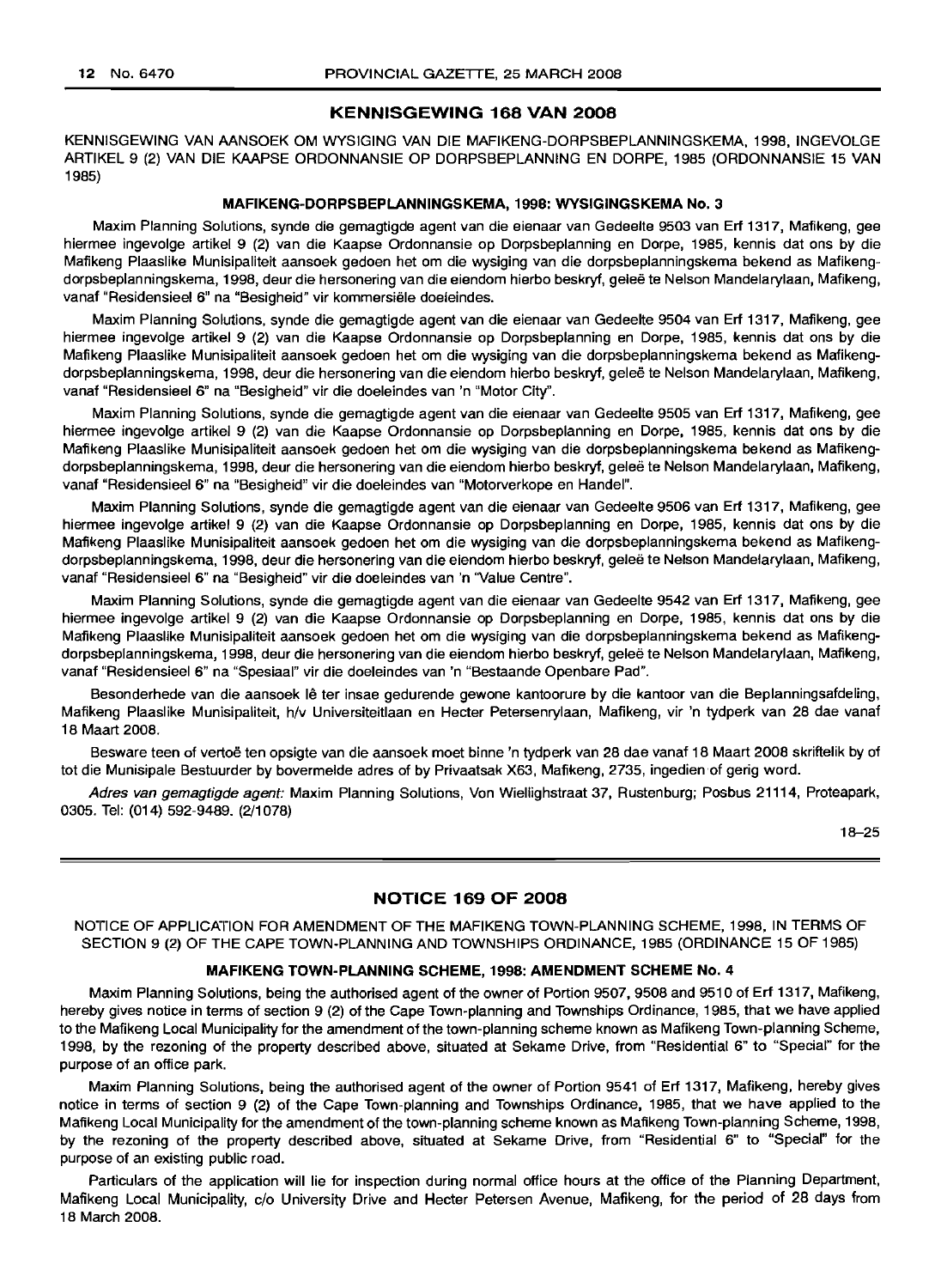Objections to or representations in respect of the application must be lodged with or made in writing to the Municipal Manager at the above address or at Private Bag X63, Mafikeng, 2735, within a period of 28 days from 18 March 2008.

Address of authorised agent: Maxim Planning Solutions, 37 Von Wielligh Street, Rustenburg; P.O. Box 21114, Proteapark, 0305. Tel: (014) 592-9489. (2/1078).

#### KENNISGEWING 169 VAN 2008

E **• I**

KENNISGEWING VAN MNSOEK OM WYSIGING VAN DIE MAFIKENG-DORPSBEPLANNINGSKEMA, 1998, INGEVOLGE ARTIKEL 9 (2) VAN DIE KAAPSE ORDONNANSIE OP DORPSBEPLANNING EN DORPE, 1985 (ORDONNANSIE 15 VAN 1985)

#### MAFIKENG-DORPSBEPLANNINGSKEMA, 1998: WYSIGINGSKEMA No.4

Maxim Planning Solutions, synde die gemagtigde agent van die eienaar van Gedeelte 9507, 9508 and 9510 van Erf 1317, Mafikeng, gee hiermee ingevolge artikel 9 (2) van die Kaapse Ordonnansie op Dorpsbeplanning en Dorpe, 1985, kennis dat ons by die Mafikeng Plaaslike Munisipaliteit aansoek gedoen het om die wysiging van die dorpsbeplanningskema bekend as Mafikeng-dorpsbeplanningskema, 1998, deur die hersonering van die eiendom hierbo beskryf, geleë te Sekamerylaan, vanaf "Residensieel 6" na "Spesiaal" vir die doeleindes van 'n kantoorpark.

Maxim Planning Solutions, synde die gemagtjgde agent van die eienaar van Gedeelte 9541 van Erf 1317, Mafikeng, gee hiermee ingevolge artikel 9 (2) van die Kaapse Ordonnansie op Dorpsbeplanning en Dorpe, 1985, kennis dat ons by die Mafikeng Plaaslike Munisipaliteit aansoek gedoen het om die wysiging van die dorpsbeplanningskema bekend as Mafikengdorpsbeplanningskema, 1998, deur die hersonering van die eiendom hierbo beskryf, gelee te Sekamerylaan, vanaf "Residensieel 6" na "Spesiaal" vir die doeleindes van 'n bestaande openbare pad.

Besonderhede van die aansoek Ie ter insae gedurende gewone kantoorure by die kantoor van die Beplannings Afdeling, Mafikeng Plaaslike Munisipaliteit, h/V Universiteitlaan en Heeter Petersenrylaan, Mafikeng, vir 'n tydperk van 28 dae vanaf 18 Maart 2008.

Besware teen of vertoë ten opsigte van die aansoek moet binne 'n tydperk van 28 dae vanaf 18 Maart 2008 skriftelik by of tot die Munisipale Bestuurder by bovermelde adres of by Privaatsak X63, Mafikeng, 2735 ingedien of gerig word.

Adres van gemagtigde agent: Maxim Planning Solutions, Von Wiellighstraat 37, Rustenburg; Posbus 21114, Proteapark, 0305. Tel: (014) 592-9489. (2/1078)

18-25

#### NOTICE 170 OF 2008

NOTICE OF APPLICATION FOR AMENDMENT OF TOWN-PLANNING SCHEME IN TERMS OF SECTION 56 (1) (b) (ii) OF THE TOWN-PLANNING AND TOWNSHIPS ORDINANCE, 1986 (ORDINANCE 15 OF 1986)

I, Tseke Mphahlele, being the agent of the owner of Erf 634, hereby give notice in terms of section 56 (1) (b) (ii) of the Townplanning and Townships Ordinance, 1986, that 1have applied to the Local Municipality of Madibeng, for the amendment of the town-planning scheme known as Brits Town-planning Scheme, 1/1958, for rezoning of the density from 500 m<sup>2</sup> to not less than 400 m<sup>2</sup> per subdivided portions. The property is situated at 21 Merenskyrief Avenue, Elandsrand Extension 4.

Particulars of the application will lie for inspection during normal office hours at the Municipal Offices, 53 Van Velden Street, Brits, for a period of 28 days from 13 March 2008.

Objections to or representations in respect of the application must be lodged with or made in writing to the Municipal Manager, at the above address or at P.O. Box 106, Brits, 0250, within a period of 28 days from 13 March 2008.

Address of applicant: P.O. Box 4846, Brits, 0250.

#### KENNISGEWING 170 VAN 2008

**.-**

KENNISGEWING VAN AANSOEK OM WYSIGING VAN DORPSBEPLANNINGSKEMA INGEVOLGE ARTIKEL 56 (1) (b) (ii) VAN DIE ORDONNANSIE OP DORPSBEPLANNING EN DORPE, 1986 (ORDONNANSIE 15 VAN 1986)

Ek, Tseke Mphahlele, synde die gemagtigde agent van die eienaar van Erf 634, gee hiermee ingevolge artikel 56 (1) (b) (ii) van die Ordonnansie op Dorpsbeplanning en Dorpe, 1986, kennis dat ek by die Plaaslike Munsipaliteit van Madibeng aansoek gedoen het om die wysiging van die dorpsbeplanningskema bekend as Brits-dorpsbeplanningskema, 1958, deur die hersonering van die eiendom hierbo beskryf, geleë te Merenskyrieflaan 21, Elandsrand Uitbreiding 4. Hersonering van die digtheid vanaf 500 m<sup>2</sup> na nie minder as 400 m<sup>2</sup> per herverdeelde gedeelte.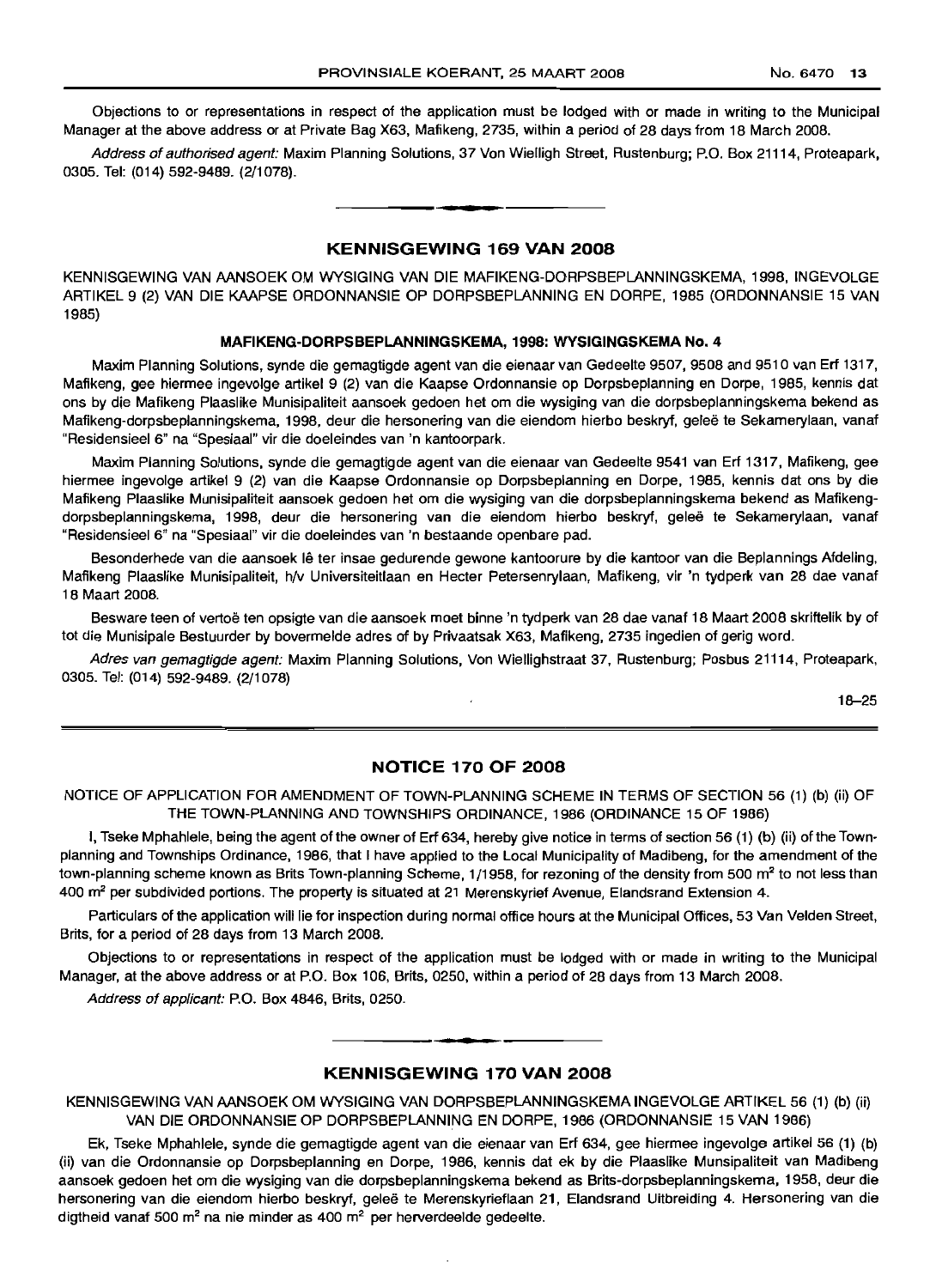Besonderhede van die aansoek Ie ter insae gedurende gewone kantoorure by die Munisipale Kantore, Van Veldenstraat 53, Brits, vir 'n tydperk van 28 dae vanaf 13 Maart 2008.

Besware teen of vertoe ten opsigte van die aansoek moet binne 'n tydperk van 28 dae vanaf 13 Maart 2008, skriftelik by of tot die Munisipale Bestuurder, by bovermelde adres of by Posbus 106, Brits, 0250, ingedien word.

Adres van applikant: Posbus 4846, Brits, 0250.

18-25

#### **NOTICE 171 OF 2008**

NOTICE OF APPLICATION FOR AMENDMENT OF THE KLERKSDORP LAND USE MANAGEMENT SCHEME 2005, IN TERMS OF SECTION 56 (1) (b) (i) OF THE TOWN-PLANNING AND TOWNSHIPS ORDINANCE, 1986 (ORDINANCE 15 OF 1986)

#### **KLERKSDORP LAND USE MANAGEMENT SCHEME 2005**

#### **AMENDMENT SCHEME 381**

I, Joze Maleta, being the authorized agent of the owners of Portion 17 (a portion of Portion 2) of the farm Buisfontein No. 367 IP, District Klerksdorp, hereby give notice in terms of section 56 (1) (b) (i) of the Town-planning and Townships Ordinance, 1986, that I have applied to the City Council of Matlosana for the amendment of the town-planning scheme known as Klerksdorp Land Use Management Scheme 2005, as amended, by the rezoning of a portion in extent approximately 1 hectare of Portion 17 (a portion of Portion 2) of the farm Buisfontein No. 367 IP, District Klerksdorp, situated adjacent to Road P507, between the townships Hartbeesfontein and Klerksdorp, from "Agricultural" to "Special" for the purposes of accommodation enterprises, conference facility, place of refreshment, recreation, resort and related purposes as well as other uses with the special consent of the Local Authority.

Particulars of the application will lie for inspection during normal office hours at the office of the Municipal Manager, Room 107, Municipal BUildings, Bram Fischer Street, Klerksdorp, for the period of 28 days from 18 March 2008.

Objections to or representations in respect of the application must be lodged with or made in writing to the Municipal Manager, at the above address or at P.O. Box 99, Klerksdorp, 2570, within a period of 28 days from 18 March 2008.

Address of agent: J. Maleta, P.O. Box 1372, Klerksdorp, 2570. Tel.: (018) 462-1991.

#### **KENNISGEWING 171 VAN 2008**

**u •**

KENNISGEWING VAN AANSOEK OM WYSIGING VAN DIE KLERKSDORP GRONDGEBRUIKBESTUURSKEMA 2005, INGEVOLGEARTIKEL56 (1) (b) (i) VAN DIE ORDONNANSIE OP DORPSBEPLANNING EN DORPE, 1986 (ORDONNANSIE 15 VAN 1986)

#### **KLERKSDORP GRONDGEBRUIKBESTUURSKEMA 2005**

#### **WVSIGINGSKEMA 381**

Ek, Joze Maleta, synde die gemagtigde agent van die eienaars van Gedeelte 17 ('n gedeelte van Gedeelte 2) van die plaas Buisfontein No. 367 IP, distrik Klerksdorp, gee hiermee ingevolge artikel 56 (1) (b) (i) van die Ordonnansie op Dorpsbeplanning en Dorpe, 1986, kennis dat ek by die Stadsraad van Matlosana aansoek gedoen het om die wysiging van die dorpsbeplanningskema, bekend as Klerksdorp Grondgebruikbestuurskema 2005, soos gewysig, deur die hersonering van 'n gedeelte groot ongeveer 1 hektaar van Gedeelte 17 ('n gedeelte van Gedeelte 2) van die plaas Buisfontein No. 367 IP, distrik Klerksdorp, geleë aan Pad P507, tussen die dorpe Hartbeesfontein en Klerksdorp, van "Landbou" na "Spesiaal" vir doeleindes van akkommodasie, onderneming, konferensie, plek van verfrissing, ontspanning, oord en verwante bedrywighede asook ander gebruike, met die spesiale toestemming van die Plaaslike Bestuur.

Besonderhede van die aansoek lê ter insae gedurende gewone kantoorure by die kantoor van die Munisipale Bestuurder, Kamer 107, Burgersentrum, Bram Fischerstraat, Klerksdorp, vir 'n tydperk van 28 dae vanaf 18 Maart 2008.

Besware teen of vertoë ten opsigte van die aansoek moet binne 'n tydperk van 28 dae vanaf 18 Maart 2008, skriftelik by of tot die Munisipale Bestuurder by bovermelde adres of by Posbus 99, Klerksdorp, 2570, ingedien of gerig word.

Adres van agent: J. Maleta, Posbus 1372, Klerksdorp, 2570. Tel.: (018) 462-1991.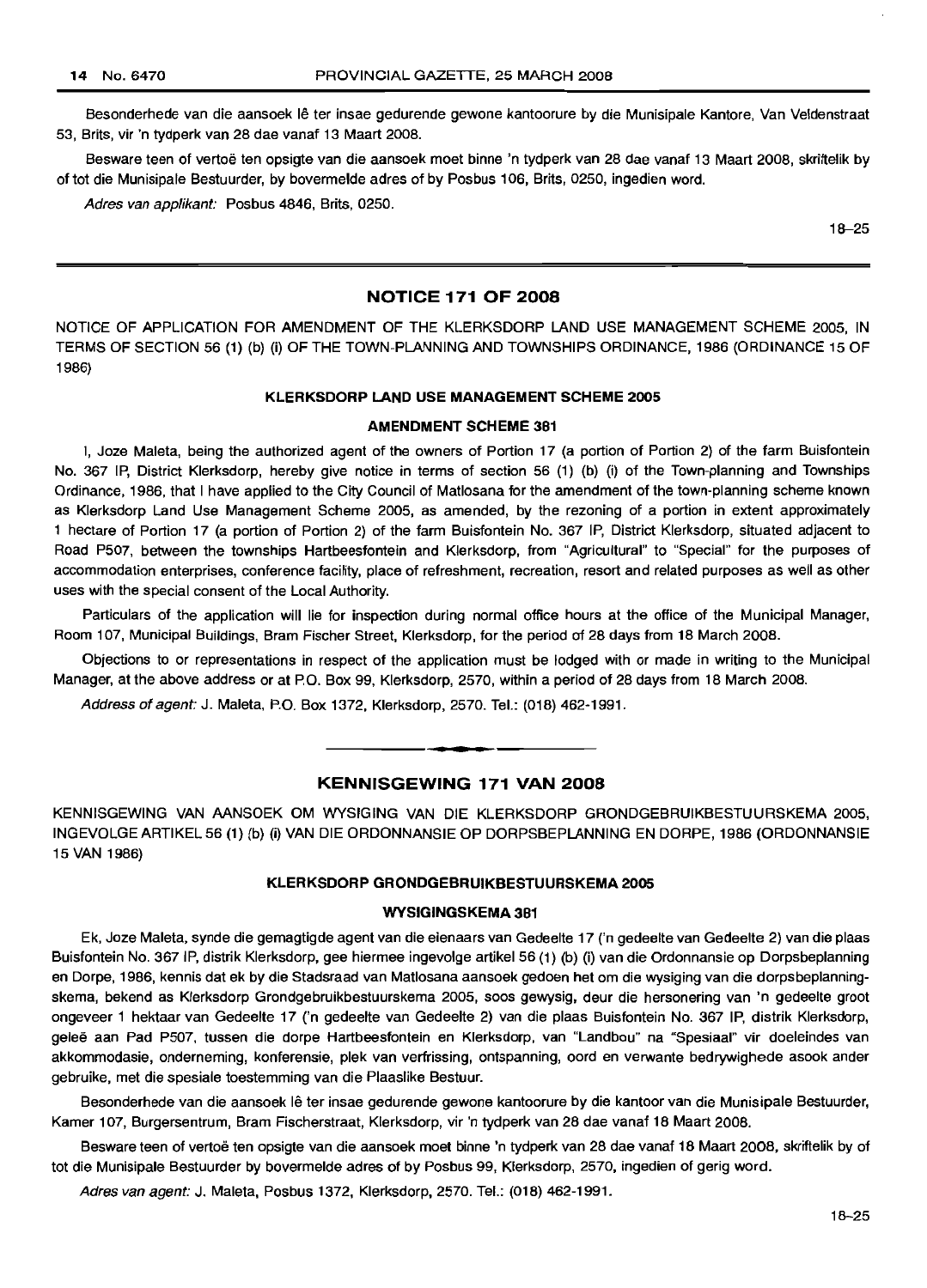#### **NOTICE 172 OF 2008**

NOTICE OF APPLICATION FOR AMENDMENT OF TOWN-PLANNING SCHEME IN TERMS OF SECTION 56 (1) (b) (ii) OF THE TOWN-PLANNING AND TOWNSHIPS ORDINANCE, 1986 (ORDINANCE 15 OF 1986)

#### **BRITS AMENDMENT SCHEME** 1/482

I, Gerhard van Eeden, being the authorised agent of the owner of Erven 48 and 49, Brits Township, hereby give notice in terms of section 56 (1) (b) (ii) of the Town-planning and Townships Ordinance, 1986, that I have applied to the Local Municipality of Madibeng for the amendment of the town-planning scheme known as Brits Town-planning Scheme, 1/1958, by the rezoning of the property described above, situated at 9 and 11 Kretzmar Streets, Brits Township, from "Special Residential" to "Special for dwelling units, attached or detached", with conditions as set out in Amendment Scheme 1/482.

Particulars of the application will lie for inspection during normal office hours at the Municipal Offices, Van Velden Street, Brits, for a period of 28 days from 18 March 2008.

Objections to or representations in respect of the application must be lodged with or made in writing to the Municipal Manager, at the above address or at PO Box 106, Brits, 0250, within a period of 28 days from 18 March 2008.

Address of authorised agent: PO Box 583, Brits, 0250. Tel: (012) 252-2449.

#### **KENNISGEWING 172 VAN 2008**

**• •**

KENNISGEWING VAN AANSOEK OM WYSIGING VAN DORPSBEPLANNINGSKEMA INGEVOLGE ARTIKEL 56 (1) (b) (ii) VAN DIE ORDONNANSIE OP DORPSBEPLANNING EN DORPE, 1986 (ORDONNANSIE 15 VAN 1986)

#### **BRITS WYSIGINGSKEMA** 1/482

Ek, Gerhard van Eeden, synde die gemagtigde agent van die eienaar van Erwe 48 en 49, Brits Dorp, gee hiermee ingevolge artikel 56 (1) (b) (ii) van die Ordonnansie op Dorpsbeplanning en Dorpe, 1986, kennis dat ek by die Plaaslike Munisipaliteit van Madibeng aansoek gedoen het om die wysiging van die dorpsbeplanningskema bekend as Brits dorpsaanlegskema, 1/1958, deur die hersonering van die eiendom hierbo beskryf, gelee te Kretzmarstraat 9 en 11, Brits Dorp, vanaf "Spesiale Woon" na "Spesiaal vir Wooneenhede, vas- of losstaande" met voorwaardes soos uiteengesit in Wysigingskema 1/482.

Besonderhede van die aansoek lê ter insae gedurende gewone kantoorure by die Munisipale Kantore, Van Veldenstraat, Brits, vir 'n tydperk van 28 dae vanaf 18 Maart 2008.

Besware of vertoë ten opsigte van die aansoek moet binne 'n tydperk van 28 dae vanaf 18 Maart 2008 skriftelik by of tot die Munisipale Bestuurder by bovermelde adres of by Posbus 106, Brits, 0250, ingedien word.

Adres van gemagtigde agent: Posbus 583, Brits, 0250. Tel: (012) 252-2449.

18-25

#### **NOTICE 173 OF 2008**

#### **FOCHVILLE AMENDMENT SCHEME: F82/2007**

NOTICE OF APPLICATION FOR THE AMENDMENT OF THE TOWN-PLANNING SCHEME IN TERMS OF SECTION 56 (1) (b) (i) OF THE TOWN-PLANNING AND TOWNSHIPS ORDINANCE, 1986 (ORDINANCE 15 OF 1986)

I, Schalk Willem Roeland, being the authorized agent of the owner of Erven 321 and 322, Fochville, hereby gives notice in terms of section 56 (1) (b) (i) of the Town-planning and Townships Ordinance, 1986, that I have applied to the Merafong City Local Municipality for the amendment of the town-planning scheme known as Fochville Land Use Management Document, 2000, by the rezoning of the property described above, situated at 4-6 President Street, Fochville, from "Business 1" to "Residential 1".

Particulars of the application will lie for inspection during normal office hours at the office of the Municipal Manager, P.O. Box 3, Carletonville, 2500, for a period of 28 days from 18 March 2008.

Objections to or representations in respect of the application must be lodged with or made in writing to the Municipal Manager at the above address or at Mr S.w. Roeland, P.O. Box 633, Fochville, 2515, within a period of 28 days from 18 March 2008.

Address of authorized agent of the owner: Mr S.W. Roeland, P.O. Box 633, Fochville, 2515.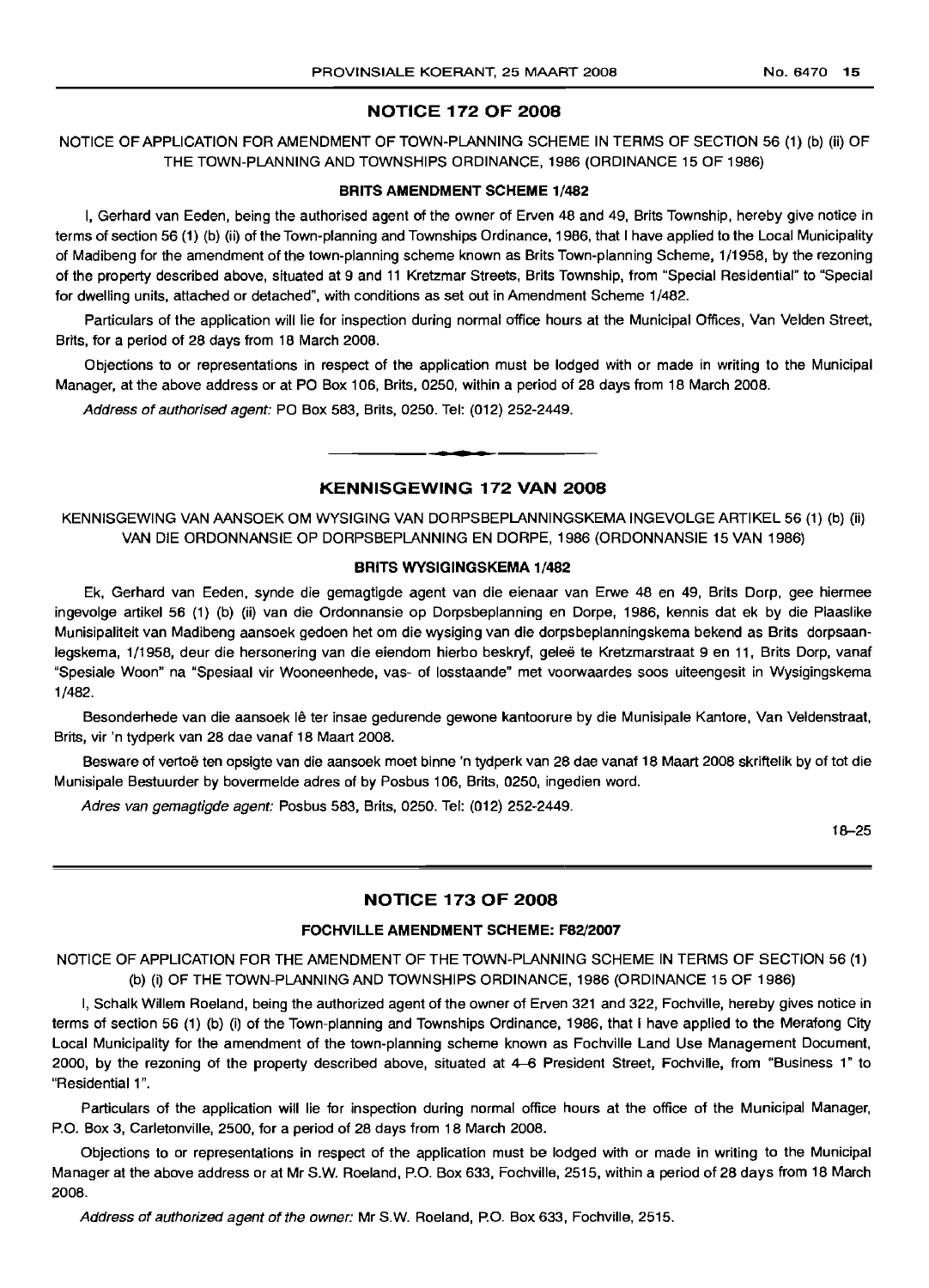#### KENNISGEWING 173 VAN 2008

#### FOCHVILLE WYSIGINGSKEMA: F82/2007

KENNISGEWING VAN AANSOEK OM WYSIGING VAN DIE DORPSBEPLANNINGSKEMA INGEVOLGE ARTIKEL 56 (1) (b) (i) VAN DIE ORDONNANSIE OP DORPSBEPLANNING EN DORPE, 1986 (ORDONNANSIE 15 VAN 1986)

Ek, Schalk Willem Roeland, synde die gemagtigde agent van die eienaar van Erwe 321 en 322, Fochville, gee hiermee ingevolge artikel 56 (1) (b) (i) van die Ordonnansie op Dorpsbeplanning en Dorpe, 1986, kennis dat ek by die Merafong-Stad Plaaslike Munisipaliteit aansoek gedoen het om die wysiging van die dorpsbeplanningskema bekend as Fochville Grondgebruiksbeheer Dokument, 2000, deur die hersonering van die eiendom hierbo beskryf, welke eiendom gelee is te Presidentstraat 4-6, Fochville, van "Besigheid 1" na "Residensieel 1".

Besonderhede van die aansoek lê ter insae gedurende gewone kantoorure by die kantoor van die Munisipale Bestuurder, Posbus 3, Carletonville, 2500, vir 'n tydperk van 28 dae vanaf 18 Maart 2008.

Besware teen of vertoë ten opsigte van die aansoek moet binne 'n tydperk van 28 dae vanaf 18 Maart 2008 skriftelik by of tot die Munisipale Bestuurder by bovermelde adres of by Mm. S.W. Roeland, Posbus 633, Fochville, 2515, ingedien word.

Naam en adres van die eienaar: Mm. S.W. Roeland, Posbus 633, Fochville, 2515.

18-25

#### NOTICE 174 OF 2008

#### FOCHVILLE AMENDMENT SCHEME: F83/2007

NOTICE OF APPLICATION FOR THE AMENDMENT OF THE TOWN-PLANNING SCHEME IN TERMS OF SECTION 56 (1) (b) (i) OF THE TOWN-PLANNING AND TOWNSHIPS ORDINANCE, 1986 (ORDINANCE 15 OF 1986)

I, Schalk Willem Roeland, being the authorized agent of the owner of Erf 449, Fochville, hereby give notice in terms of section 56 (1) (b) (i) of the Town-planning and Townships Ordinance, 1986, that I have applied to the Merafong City Local Municipality for the amendment of the town-planning scheme known as the Fochville Land Use Management Document, 2000, for the rezoning of the property described above, situated at 42 Vrede Street, Fochville, from "Residential 1" to "Business 1".

Particulars of the application will lie for inspection during normal office hours at the office of the Municipal Manager, P.O. Box 3, Carletonville, 2500, for a period of 28 days from 18 March 2008.

Objections to or representations in respect of the application must be lodged with or made in writing to the Municipal Manager at the above address or at Mr S.W. Roeland, P.O. Box 633, Fochville, 2515, within a period of 28 days from 18 March 2008.

Address of authorized agent of the owner: Mr S.w. Roeland, P.O. Box 633, Fochville, 2515.

#### KENNISGEWING 174 VAN 2008

**• •**

#### FOCHVILLE WYSIGINGSKEMA: F83/2007

KENNISGEWING VAN AANSOEK OM WYSIGING VAN DIE DORPSBEPLANNINGSKEMA INGEVOLGE ARTIKEL 56 (1) (b) (i) VAN DIE ORDONNANSIE OP DORPSBEPLANNING EN DORPE, 1986 (ORDONNANSIE 15 VAN ~986)

Ek, Schalk Willem Roeland, synde die gemagtigde agent van die eienaar van Erf 449, Fochville, gee hiermee ingevolge artikel 56 (1) (b) (i) van die Ordonnansie op Dorpsbeplanning en Dorpe, 1986, kennis dat ek by die Merafong-Stad Plaaslike Munisipaliteit aansoek gedoen het om die wysiging van die dorpsbeplanningskema bekend as Fochville Grondgebruiksbeheer Dokument, 2000, deur die hersonering van die eiendom hierbo beskryf, welke eiendom gelee is te Vredestraat 42, Fochville, van "Residensieel 1" na "Besigheid 1".

Besonderhede van die aansoek Ie ter insae gedurende gewone kantoorure by die kantoor van die Munisipale Bestuurder, Posbus 3, Carletonville, 2500, vir 'n tydperk van 28 dae vanaf 18 Maart 2008.

Besware teen of vertoe ten opsigte van die aansoek moet binne 'n tydperk van 28 dae vanaf 18 Maart 2008 skriftelik by of tot die Munisipale Bestuurder by bovermelde adres of by Mnr. S.W. Roeland, Posbus 633, Fochville, 2515, ingedien word.

Naam en adres van die gemagtigde agent: Mm. S.W. Roeland, Posbus 633, Fochville, 2515.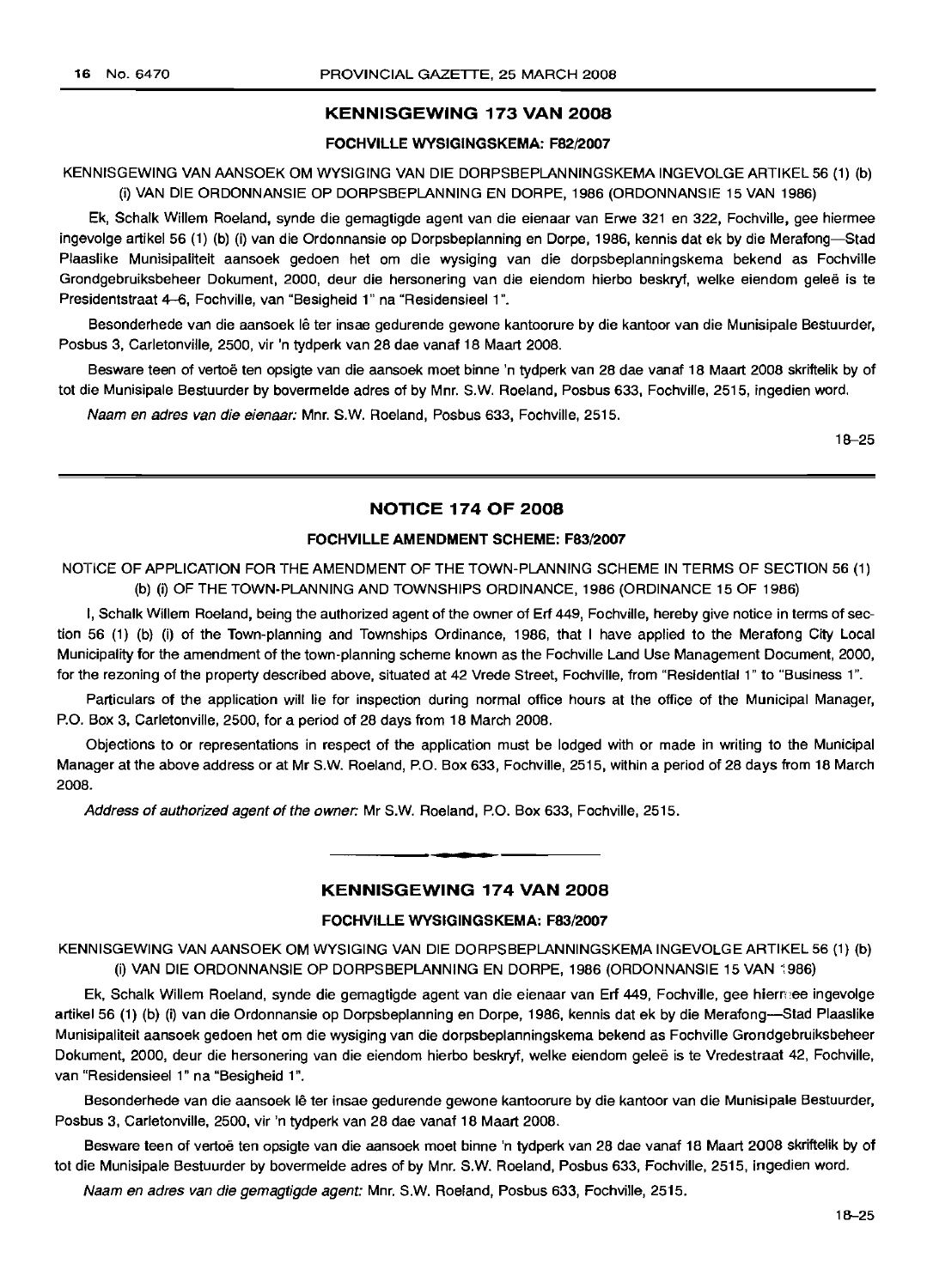#### **NOTICE 175 OF 2008**

#### **TLOKWE CITY COUNCIL**

#### **NOTICE OF DRAFT SCHEMES 1527 AND 1528**

The Tlokwe City Council hereby gives notice in terms of section 28 (1) (a) of the Town Planning and Townships Ordinance, 1986 (Ordinance 15 of 1986) that draft town planning schemes, to be known as Amendment Schemes 1527 and 1528, have been prepared by it.

These schemes are amendment schemes and contain the following proposals:

#### 1. **Amendment Scheme 1527**

The rezoning of the proposed Erf 1410 (a portion of Marl Street and a portion of Otto Street), Baillie Park, approximately 467 m<sup>2</sup> in extent, from "Public Road" to "Special" with Annexure 16, which provides for offices and shops on the ground floor and dwelling-units on the upper storeys.

The following development conditions shall apply:

Height of buildings: 3 storeys.

Maximum coverage: 70% ground floor.

50% upper storeys.

Maximum floor area ratio: 2,2.

The following adjacent erven may possibly be affected by the rezoning:

- Erf 257, 21 Otto Street, Baillie Park
- Erf 285, 16 Otto Street, Baillie Park
- Portion 2 of Erf 288, 20B Otto Street
- Portion 4 of Erf 288, 20E Otto Street
- Portion 5 of Erf 288, 20C Otto Street
- Portion 6 of Erf 288, 20A Otto Street
- Remaining portion of Erf 288, 20D Otto Street
- Erf 826, 6 Marl Street, Baillie Park
- Erf 833, 1 Linden Street, Baillie Park

The proposed erf forms part of Marl and Otto Streets, presently.

After completion of the rezoning thereof the proposed Erf 1410 will be consolidated with Erf 769, Baillie Park, and will have the same rights as the latter erf. Erf 1410 will however be utilised for parking purposes only.

#### 2. **Amendment Scheme 1528**

The rezoning of the proposed Portion 1 of Erf 635, 34 Holtzhausen Road, Baillie Park, approximately 55 m<sup>2</sup> in extent, from "Special" with Annexure 16 to "Public Road".

The following adjacent erven may possibly be affected by the rezoning:

- Erf 258, 32 Holtzhausen Road, Baillie Park
- Erf 833, 1 Linden Street, Baillie Park

After the completion of the rezoning the proposed Portion 1 will form part of the service road adjacent to Erf 635, Baillie Park.

These draft schemes will lie for inspection during normal office hours at the Department Housing and Planning, Room 212, Dan Tloome Complex, corner of Sol Plaatjie Avenue and Wolmarans Street, Potchefstroom, for a period of 28 days from 18 March 2008 to 15 April 2008.

Objections to or representations in respect of these schemes must be lodged with or made in writing to the Municipal Manager, at the above address, or P O Box 113, Potchefstroom, within a period of 28 days from 18 March 2008, that is on or before 15 April 2008.

#### R **J MOSIANE, Municipal Manager**

(Notice 26/2008)

#### **KENNISGEWING 175 VAN 2008**

.**- .**

#### **TLOKWE STADSRAAD**

#### **KENNISGEWING VAN ONTWERPSKEMAS 1527 EN 1528**

Die Tlokwe Stadsraad gee hiermee ingevolge artikel 28 (1) (a) van die Ordonnansie op Dorpsbeplanning en Dorpe, 1986 (Ordonnansie 15 van 1986) kennis dat ontwerpdorpsbeplanningskemas, bekend te staan as Wysigingskemas 1527 en 1528, deur die Stadsraad opgestel is.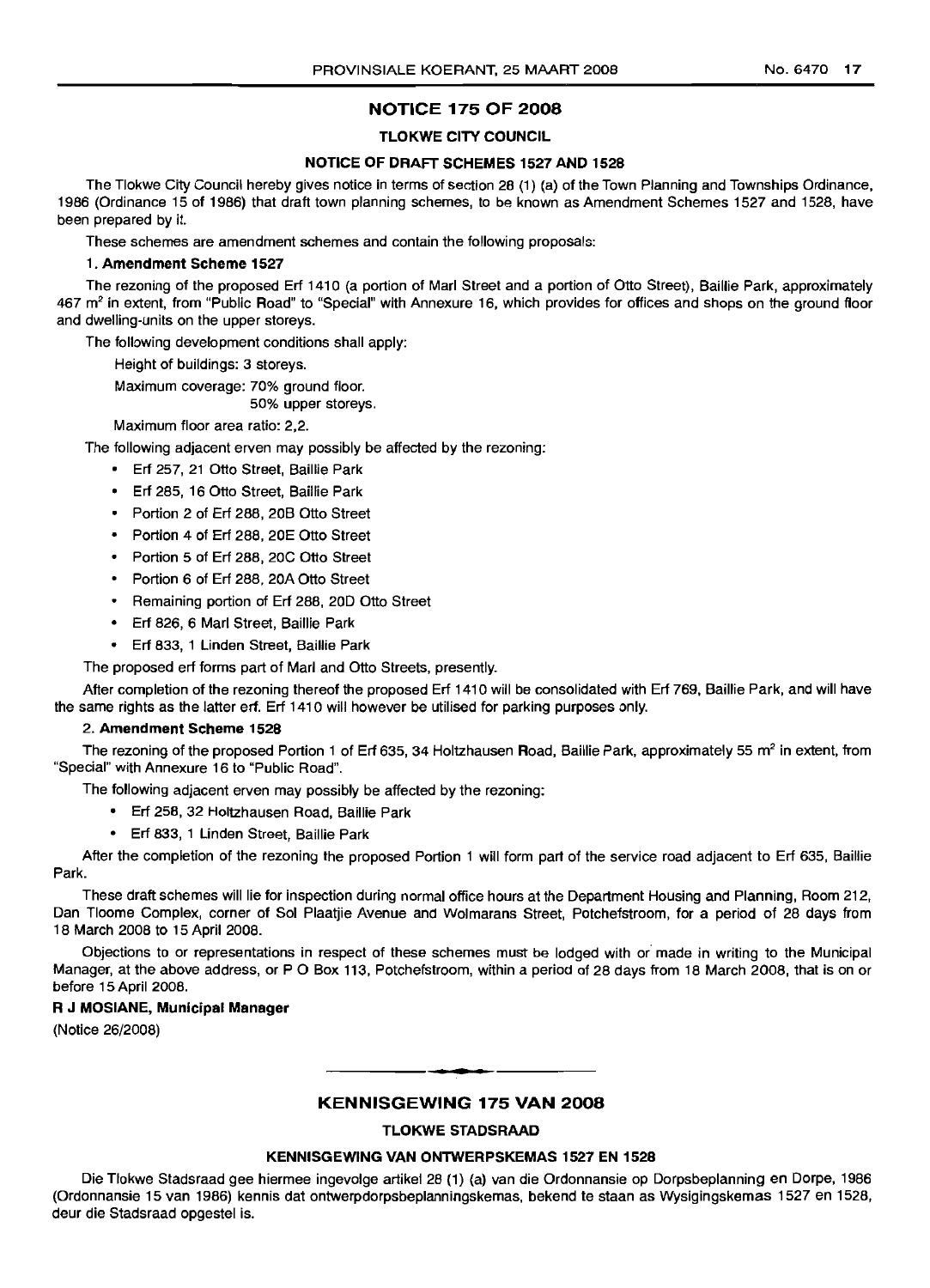Hierdie skemas is wysigingskemas en bevat die volgende voorstelle:

#### 1. **Wysigingskema 1527**

Die hersonering van voorgestelde Erf 1410 ('n gedeelte van Marlstraat en 'n gedeelte van Ottostraat), Baillie Park, ongeveer 467 m<sup>2</sup> groot, vanaf "Openbare Pad" na "Spesiaal" met Bylae 16, wat kantore en winkels op die grondvloer en wooneenhede op die boonste verdiepings toelaat.

Die volgende ontwikkelingsvoorwaardes sal van toepassing wees:

Hoogte van geboue: 3 verdiepings.

Maksimum dekking: 70% grondverdieping.

50% boonste verdiepings.

Maksimum vloeroppervlakteverhouding: 2,2.

Die volgende aangrensende eiendomme kan moontlik deur die hersonering geraak word:

- Erf 257, Ottostraat 21, Baillie Park
- Erf 285, Ottostraat 16, Baillie Park
- Gedeelte 2 van Erf 288, Ottostraat 20B
- Gedeelte 4 van Erf 288, Ottostraat 20E
- Gedeelte 5 van Erf 288, Ottostraat 20C
- Gedeelte 6 van Erf 288, Ottostraat 20A
- Resterende Gedeelte van Erf 288, Ottostraat 20D
- Erf 826, Marlstraat 6, Baillie Park
- Erf 833, Lindenstraat 1, Baillie Park

Tans vorm die voorgestelde erf deel van Marl- en Ottostraat.

Na hersonering sal die voorgestelde Erf 1410, Baillie Park, gekonsolideer word met Erf 769, Baillie Park, en dieselfde regte hê as laasgenoemde erf. Erf 1410 sal egter slegs vir parkering aangewend word.

#### 2. **Wysigingskema 1528**

Die hersonering van die voorgestelde Gedeelte 1 van Erf 635, Holtzhausenweg 34, Baillie Park, groot ongeveer 55 m<sup>2</sup>, vanaf "Spesiaal" met Bylae 16 na "Openbare Pad".

Die volgende aangrensende erwe kan moontlik deur die hersonering geraak word:

- Erf 258, Holtzhausenweg 32, Baillie Park
- Erf 833, Lindenstraat 1, Baillie Park

Na hersonering sal die voorgestelde Gedeelte 1 deel vorm van die dienspad aangrensend tot Erf 635, Baillie Park.

Die ontwerpskemas Iê ter insae gedurende gewone kantoorure by die Departement van Behuising en Beplanning, Kamer 212, Dan Tloome Kompleks, hoek van Sol Plaatjielaan en Wolmaransstraat, Potchefstroom, vir 'n tydperk van 28 dae vanaf 18 Maart 2008 tot 15 April 2008.

Besware teen of vertoë ten opsigte van die skemas moet binne 'n tydperk van 28 dae vanaf 18 Maart 2008, dit wil sé voor of op 15 April 2008, skriftelik by of tot die Munisipale Bestuurder by bogenoemde adres of by Posbus 113, Potchefstroom, ingedien of gerig word.

#### R **J MOSIANE, Munisipale Bestuurder**

(Kennisgewing 26/2008)

18-25

#### **NOTICE 176 OF 2008**

NOTICE OF APPLICATION FOR AMENDMENT OF TOWN-PLANNING SCHEME IN TERMS OF SECTION 56 (1) (b) (i) OF THE TOWN-PLANNING AND TOWNSHIPS ORDINANCE, 1986 (ORDINANCE 15 OF 1986)

#### **RUSTENBURG AMENDMENT SCHEME 348**

I, Jan-Nolte Ekkerd, of the firm EPS, being the authorised agent of the owner of a portion of Erf 87, Waterval East Extension 16 (also known as Barracuda Street), hereby give notice in terms of section 56 (1) (b) (i) of the Town-planning and Townships Ordinance, 1986, that I have applied to the Rustenburg Local Municipality for the amendment of the town-planning scheme known as Rustenburg Land Use Management Scheme, 2005, by the rezoning of the property described above, situated on Barracuda Street, Waterval East Ext. 16, Rustenburg, from "Special" for private road and access control to "Residential 2" with a density of 20 units per hectare.

Particulars of the application will lie for inspection during normal office hours at the office of the Municipal Manager, Room 319, at the Missionary Mpheni House, cnr. of Nelson Mandela and Beyers Naude Drives, Rustenburg, for a period of 28 days from 25 March 2008.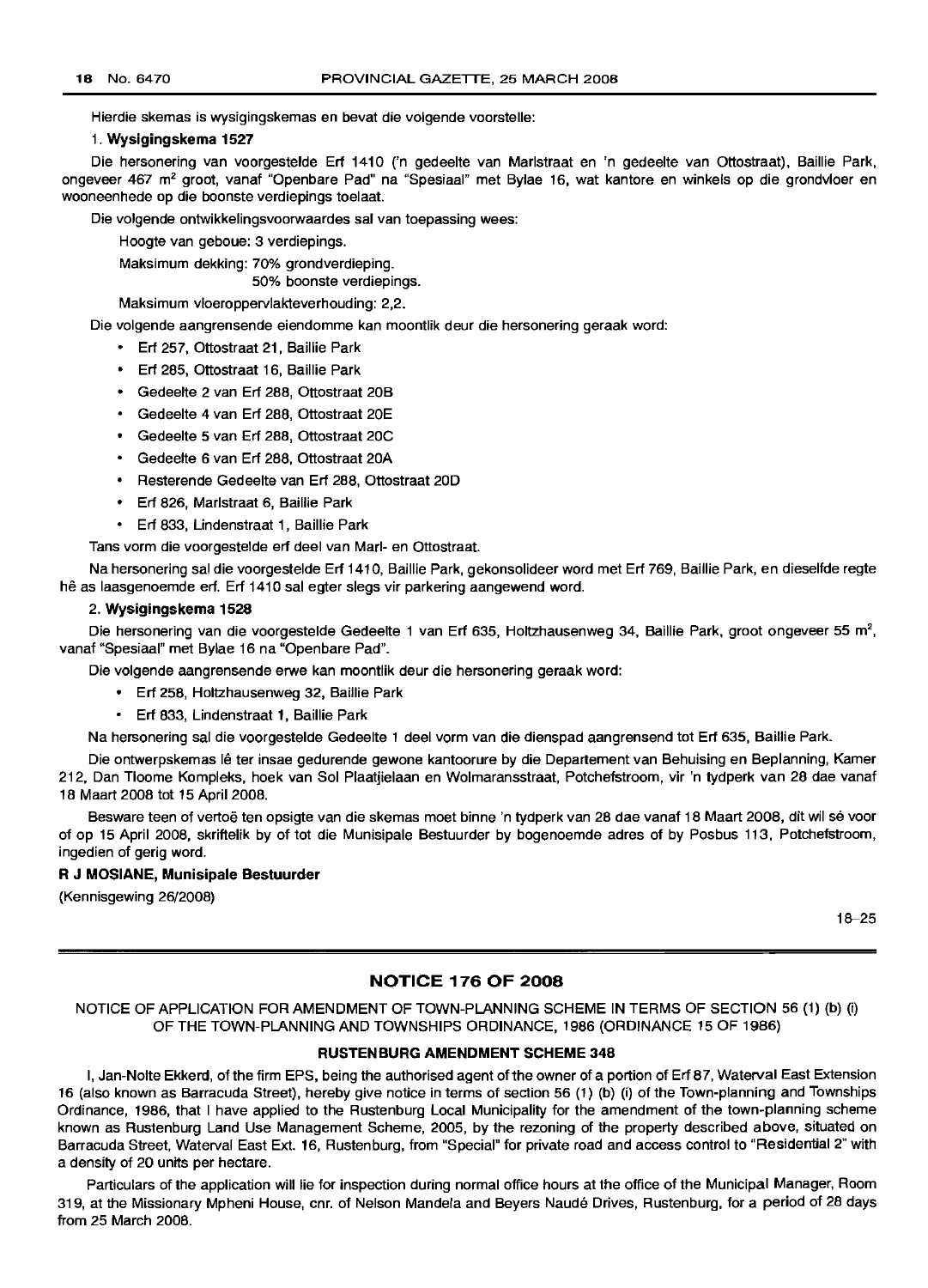Objections to or representations in respect of the application must be lodged with or made in writing to the Municipal Manager, at the above address or at P.O. Box 16, Rustenburg, 0300, within a period of 28 days from 25 March 2008.

Address of owner: C/o EPS Consulting Engineers, P.O. Box 5002, Rustenburg, 0300. Tel: (014) 597-2001. Fax: (014) 597-4956.

#### **KENNISGEWING 176 VAN 2008**

I **\_ I**

KENNISGEWING VAN AANSOEK OM WYSIGING VAN DORPSBEPLANNINGSKEMA INGEVOLGE ARTIKEL 56 (1) (b) (i) VAN DIE ORDONNANSIE OP DORPSBEPLANNING EN DORPE (ORDONNANSIE 15 VAN 1986)

#### **RUSTENBURG-WYSIGINGSKEMA 348**

Ek, Jan-Nolte Ekkerd, van die firma EPS, synde die gemagtigde agent van die eienaar van 'n gedeelte van Erf 87, Waterval East Uitbreiding 16 (ook bekend as Barracudastraat), gee hiermee ingevolge artikel 56 (1) (b) (i) van die Ordonnansie op Dorpsbeplanning en Dorpe, 1986, kennis dat ek by die Rustenburg Plaaslike Munisipaliteit aansoek gedoen het om die wysiging van die dorpsbeplanningskema bekend as Rustenburg Grondgebruiksbestuurskema, 2005, deur die hersonering van die eiendom hierbo beskryf, geleë te Barracudastraat, Waterval-Oos Uitbreiding 16, Rustenburg, vanaf "Spesiaal" vir privaat pad en toegangsbeheer na "Residensieel 2" met 'n digtheid van 20 eenhede per hektaar.

Besonderhede van die aansoek lê ter insae gedurende gewone kantoorure by die kantoor van die Munisipale Bestuurder, Kamer 319, Missionary Mpheni House, h/v Nelson Mandela- en Beyers Naudérylaan, Rustenburg, vir 'n tydperk van 28 dae vanaf 25 Maart 2008.

Besware teen of vertoë ten opsigte van die aansoek moet binne 'n tydperk van 28 dae vanaf 25 Maart 2008 skriftelik by of tot die Munisipale Bestuurder by bovermelde adres of by Posbus 16, Rustenburg, 0300, ingedien of gerig word.

Adres van eienaar: Pia EPS Raadgewende Ingenieurs, Posbus 5002, Rustenburg, 0300. Tel: (014) 597-2001. Faks: (014) 597-4956.

 $25 - 1$ 

#### **NOTICE 177 OF 2008**

NOTICE OF APPLICATION FOR AMENDMENT OF TOWN-PLANNING SCHEME IN TERMS OF SECTION 56 (1) (b) (i) OF THE TOWN-PLANNING AND TOWNSHIPS ORDINANCE, 1986 (ORDINANCE 15 OF 1986)

#### **RUSTENBURG AMENDMENT SCHEME 435**

I, Jan-Nolte Ekkerd of the firm EPS, being the authorised agent of the owner of the Remaining Extent of Portion 1 of Erf 1321, Rustenburg, hereby give notice in terms of section 56 (1) (b) (i) of the Town-planning and Townships Ordinance, 1986, that I have applied to the Rustenburg Local Municipality for the amendment of the town-planning scheme known as Rustenburg Land Use Management Scheme, 2005, by the rezoning of the property described above, situated on 233 Beyers Naude Drive, Rustenburg, from "Residential 1" to "Special" for offices and medical consulting rooms.

Particulars of the application will lie for inspection during normal office hours at the office of the Municipal Manager, Room 319, at the Missionary Mpheni House, cnr, of Nelson Mandela and Beyers Naude Drives, Rustenburg, for a period of 28 days from 25 March 2008.

Objections to or representations in respect of the application must be lodged with or made in writing to the Municipal Manager, at the above address or at P.O. Box 16, Rustenburg, 0300, within a period of 28 days from 25 March 2008.

Address of owner: C/o EPS Consulting Engineers, P.O. Box 5002, Rustenburg, 0300. Tel: (014) 597-2001. Fax: (014) 597-4956.

#### **KENNISGEWING 177 VAN 2008**

**• •**

KENNISGEWING VAN AANSOEK OM WYSIGING VAN DORPSBEPLANNINGSKEMA INGEVOLGE ARTIKEL 56 (1) (b) (i) VAN DIE ORDONNANSIE OP DORPSBEPLANNING EN DORPE (ORDONNANSIE 15 VAN 1986)

#### **RUSTENBURG·WYSIGINGSKEMA 435**

Ek, Jan-Nolte Ekkerd, van die firma EPS, synde die gemagtigde agent van die eienaar van die Restant van Gedeelte 1 van Erf 1321, Rustenburg, gee hiermee ingevolge artikel 56 (1) (b) (i) van die Ordonnansie op Dorpsbeplanning en Dorpe, 1986, kennis dat ek by die Rustenburg Plaaslike Munisipaliteit aansoek gedoen het om die wysiging van die dorpsbeplanningskema bekend as Rustenburg Grondgebruikbestuursskema, 2005, deur die hersonering van die eiendom hierbo beskryf, gelee te Beyers Nauderylaan 233, Rustenburg, vanaf "Residensieel 1" na "Spesiaal" vir kantore en mediese spreekkamers.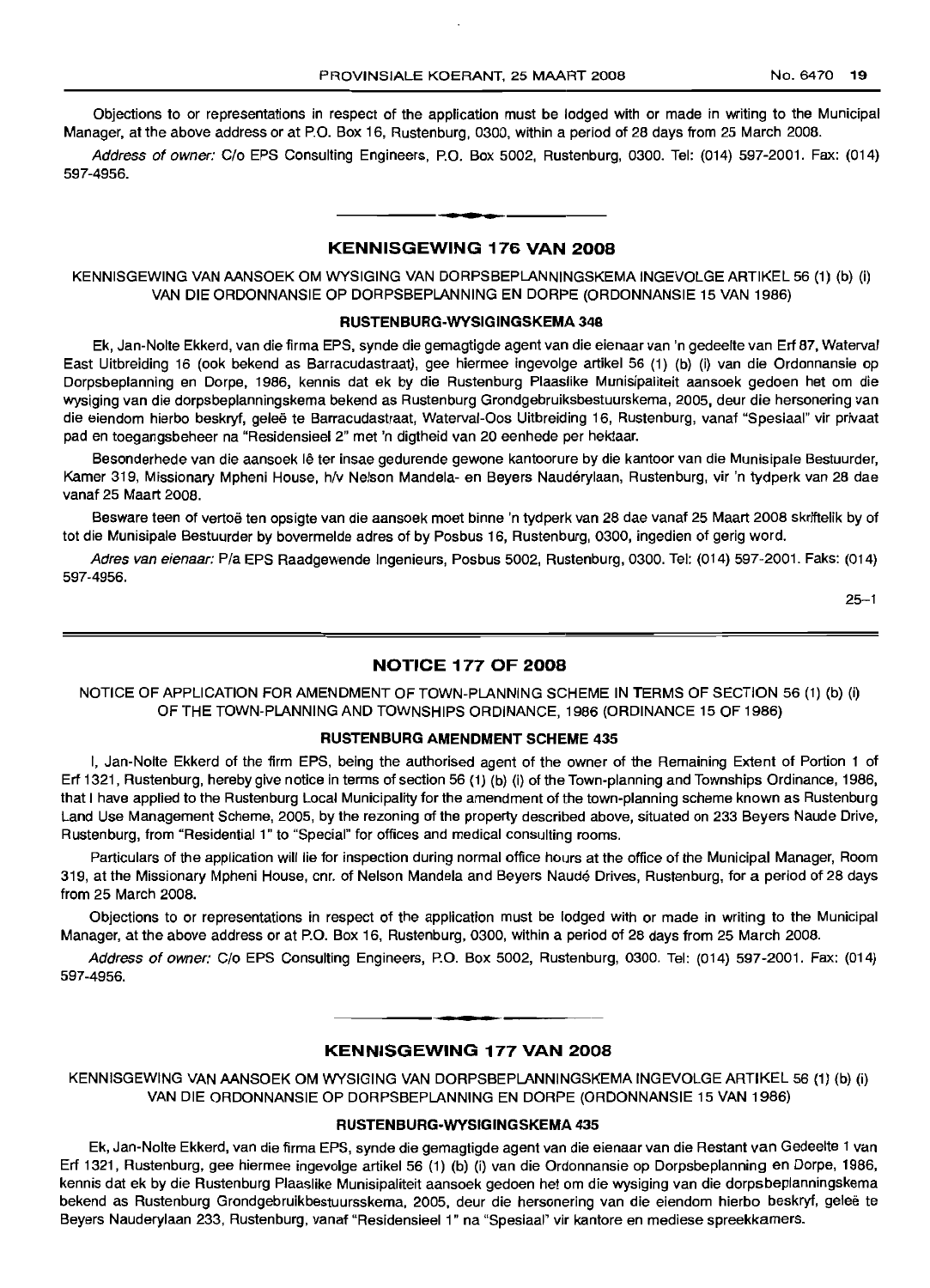Besonderhede van die aansoek lê ter insae gedurende gewone kantoorure by die kantoor van die Munisipale Bestuurder, Kamer 319, Missionary Mpheni House, h/v Nelson Mandela- en Bevers Naudérylaan, Rustenburg, vir 'n tydperk van 28 dae vanaf 25 Maart 2008.

Besware teen of vertoë ten opsigte van die aansoek moet binne 'n tydperk van 28 dae vanaf 25 Maart 2008 skriftelik by of tot die Munisipale Bestuurder by bovermelde adres of by Posbus 16, Rustenburg, 0300, ingedien of gerig word.

Adres van eienaar: Pia EPS Raadgewende Ingenieurs, Posbus 5002, Rustenburg, 0300. Tel: (014) 597-2001. Faks: (014) 597-4956.

25-01

#### **NOTICE 178 OF 2008**

#### NOTICE OF APPLICATION FOR ESTABLISHMENT OF TOWNSHIP

We, Lombard Du Preez Professional Land Surveyors, being the authorized agents of the owner, hereby give notice in terms of section 96, read with section 69 (6) (a), of the Town-planning and Townships Ordinance, 1986, that I have applied to the Local Municipality of Madibeng to establish the township referred to in the Annexure hereto.

Particulars of the application will lie for inspection during normal office hours at the Municipal Offices, Van Velden Street, Brits, for a period of 28 days from 25 March 2008, being the date of first publication of this notice.

Objections to or representations in respect of the application must be lodged with or made in writing to the Municipal Manager, at the above address or at P.O. Box 106, Brits, 0250, within a period of 28 days from 25 March 2008.

#### **ANNEXURE**

#### Name of township: **Melodie Extension** 33.

Full name of applicant: Lombard Du Preez Professional Land Surveyors and Township Planners.

Number of erven in proposed township: 2 erven.

Residential 3: 2. (Coverage: 40%. FAR: 0,8. Height: 2 storeys.)

Description of land on which the township is to be established: Portion 71 of the farm Harmonie No. 468-JQ.

Locality of proposed township: Situated approximately 200 m north-east of the T-junction of Stradivarius Road with the connecting road between Schoemansville and Ifafi.

Address of applicant: Lombard Du Preez Professional Land Surveyors, PO Box 798, Brits, 0250. Tel: (012) 252-5959.

#### **KENNISGEWING 178 VAN 2008**

**•**

#### KENNISGEWING VAN AANSOEK OM STIGTING VAN DORP

Ons, Lombard Du Preez Professionale Landmeters, synde die agente van die eienaar, gee hiermee ingevolge artikel 96, saamgelees met artikel 69 (6) (a), van die Ordonnansie op Dorpsbeplanning en Dorpe, 1986, kennis dat ons by die Plaaslike Munisipaliteit van Madibeng aansoek gedoen het om die dorp in die Bylae hierby genoem, te stig.

Besonderhede van die aansoek Ie ter insae gedurende gewone kantoorure by die Munisipale Kantore, Van Veldenstraat, Brits, vir 'n tydperk van 28 dae vanaf 25 Maart 2008 synde die datum van die eerste publikasie van hierdie kennisgewing.

Besware of vertoë ten opsigte van die aansoek moet binne 'n tydperk van 28 dae vanaf 25 Maart 2008 skriftelik by of tot die Munisipale Bes uurder by bovermelde adres of by Posbus 106, Brits, 0250, ingedien word.

#### **BYLAE**

Naam van die dorp: **Melodie Uitbrelding** 33.

Volle naam van aansoeker: Lombard Du Preez Professionele Landmeters en Dorpsgebiedbeplanners.

Aantal erwe in voorgestelde dorp: 2 erwe.

Residensieel3: 2. (Dekking: 40%. VOV: 0,8. Hoogte: 2 verdiepings.)

Beskrywing van grond waarop dorp gestig staan te word: Gedeelte 71 van die plaas Harmonie No. 468-JQ.

Ligging van voorgestelde dorp: Geleë ongeveer 200 m noordoos van die T-aansluiting van Stradivariusweg met die verbindingspad tussen Schoemansville en Ifafi.

Adres van applikant: Lombard Du Preez Professionele Landmeters, Posbus 798, Brits, 0250. Tel: (012) 252-5959.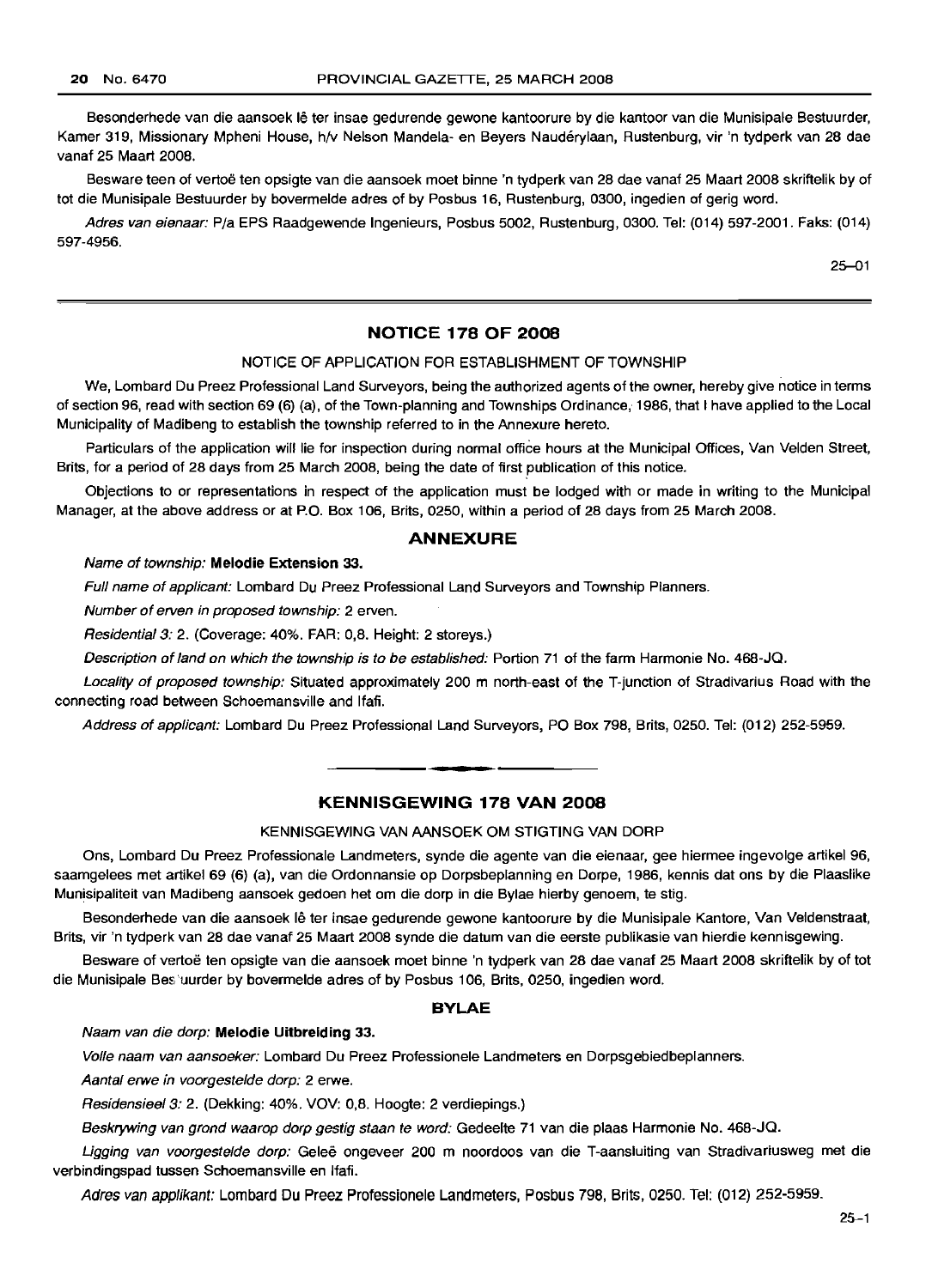#### **NOTICE 179 OF 2008**

#### NOTICE OF APPLICATION FOR ESTABLISHMENT OF TOWNSHIP

The City Council of Matlosana hereby give notice in terms of section 69 (6) (a) of the Town-planning and Townships Ordinance, 1986 (Ordinance 15 of 1986), that an application for Township Establishment for the township referred to in the Annexure hereto has been received by it.

Particulars of the application will lie for inspection during normal office hours at the office of the Municipal Manager, Room 101, Municipal Offices, Bram Fisher Street, Klerksdorp, for a period of 28 days from 25 March 2008.

Objections to or representations in respect of the application must be lodged with or made in writing and in duplicate to the Municipal Manager, City Council of Matlosana, at the above-mentioned address or at P.O. Box 99, Klerksdorp, 2570, within a period of 28 days from 25 March 2008.

#### **ANNEXURE**

#### Name of township: **Flimieda Extension** 2.

Name of applicant: Cross Atlantic Properties 35 Pty. Ltd., Registration No. 2005/011500/07 on behalf of Joze Maleta.

Number of erven in proposed township: 120 "Residential 1" erven and 20 private access roads.

Land description: Portions 825 and 826 of the farm Elandsheuvel No. 402-IP, District Klerksdorp, Province North West.

Location: The proposed township adjoins Von Wielligh Avenue on the western side and between the townships Flimieda and La Hoff.

## **• KENNISGEWING 179 VAN 2008**

#### KENNISGEWING VAN AANSOEK OM STIGTING VAN DORP

Die Stadsraad van Matlosana gee hiermee ingevolge artikel 69 (6) (a) van die Ordonnansie op Dorpsbeplanning en Dorpe, 1986 (Ordonnansie 15 van 1986), kennis dat 'n aansoek om die dorp in die Bylae hieronder genoem, te stig deur hom ontvang is.

Besonderhede van die aansoek Ie ter insae gedurende gewone kantoorure by die kantoor van die Munisipale Bestuurder, Kamer 101, Munisipale Kantore, Bram Fisherstraat, Klerksdorp, vir 'n tydperk van 28 dae vanaf 25 Maart 2008.

Besware teen of vertoë ten opsigte van die aansoek moet binne 'n tydperk van 28 dae vanaf 25 Maart 2008 skriftelik en in tweevoud by die Munisipale Bestuurder, Stadsraad van Matlosana, by bovermelde adres of by Posbus 99, Klerksdorp, 2570, ingedien of gerig word.

#### **BYLAE**

#### Naam van dorp: **Flimieda Uitbreiding** 2.

Naam van aansoeker: Cross Atlantic Properties 35 Pty. Ltd., Registrasie No. 2005/011500/07 namens Joze Maleta.

Aantal erwe in die voorgestelde dorp: 120 "Residensieel 1" erwe en 20 privaat toegangspaaie.

Grondbeskrywing: Gedeeltes 825 en 827 van die plaas Elandsheuvel No. 402-IP, distrik Klerksdorp, provinsie Noordwes.

Ligging: Die voorgestelde dorp is geleë aanliggend en wes van Von Wiellighlaan, tussen die dorpe Filmieda en La Hoff.

25-01

## **LOCAL AUTHORITY NOTICES PLAASLIKE BESTUURSKENNISGEWINGS**

#### **LOCAL AUTHORITY NOTICE 112**

#### **RUSTENBURG LOCAL MUNICIPALITY**

#### NOTICE OF APPLICATION FOR ESTABLISHMENT OF A TOWNSHIP

The Rustenburg Local Municipality hereby gives notice in terms of section 98 (5), read with section 100, of the Townplanning and Townships Ordinance, 1986 (Ordinance 15 of 1986), that it intends to revise an application to establish a township referred to in the Annexure hereto, has been received by it.

Particulars of the revision of the application will lie for inspection during normal office hours at the office of the Director: Planning and Development, Room 309, Missionary Mpheni House, c/o Beyers Naude and Nelson Mandela Drives, Rustenburg for a period of 28 days from 18 March 2008.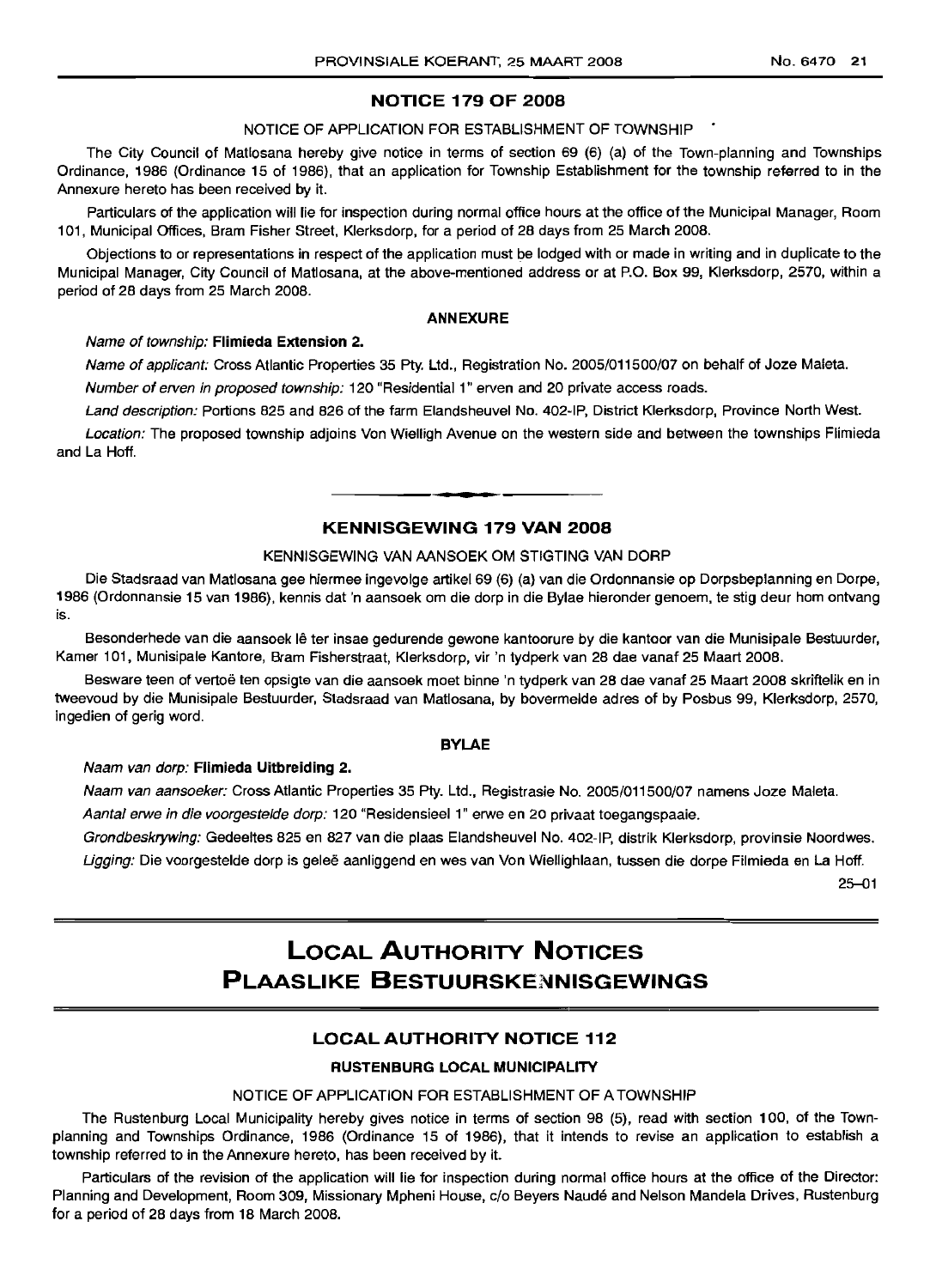Objections to or representations in respect of the revision of the application must be lodged with or made in writing to the Municipal Manager at the above address or posted to him at P.O. Box 16, Rustenburg, 0300, within a period of 28 days from 18 March 2008.

#### ANNEXURE

#### Name of township: Waterkloof East Extension 6.

Name of applicant: Maxim Planning Solutions on behalf of Central Developers.

Number of erven of application:

Residential 1: 20.

Residential 2: (90 units/hectare): 1.

Special for the purpose of offices: 1.

Special for the purpose of a park: 1.

Description of land on which township is to be established: A portion of Portion 233 (a portion of Portion 70) of the farm Waterkloof 305 JQ. Remaining Extent of Portion 70 (a portion of Portion 6) of the farm Waterkloof 305 JQ.

#### A. H. F. BOSHOFF, Municipal Manager

Municipal Offices, P O Box 16, Rustenburg, 0300

#### PLAASLIKE BESTUURSKENNISGEWING 112

**•**

#### RUSTENBURG PLAASLIKE MUNISIPALITEIT

#### KENNISGEWING VAN AANSOEK OM STIGTING VAN DORP

Die Rustenburg Plaaslike Munisipaliteit gee hiermee ingevolge artikel 98 (5), saamgelees met artikel 100, van die Ordonnansie op Dorpsbeplanning en Dorpe, 1986 (Ordonnansie 15 van 1986), kennis dat hy voornemens is om die aansoek, in die Bylae hieronder genoem, te wysig, deur hom ontvang is.

Besonderhede van die wysiging van die aansoek lê ter insae gedurende gewone kantoorure by die kantoor van die Direkteur: Beplanning en Ontwikkeling, Kamer 309, Missionary Mpheni House, h/v Beyers Naude- en Nelson Mandelarylaan, Rustenburg, vir 'n tydperk van 28 dae vanaf 18 Maart 2008.

Besware teen of vertoë ten opsigte van die wysiging van die aansoek moet skriftelik by of tot die Munisipale Bestuurder by bovermelde adres of by Posbus 16, Rustenburg, 0300, binne 'n tydperk van 28 dae vanaf 18 Maart 2008 ingedien of gerig word.

#### BYLAE

#### Naam van dorp: Waterkloof Oos Uitbreiding 6.

Naam van aansoeker: Maxim Planning Solutions namens Central Developers.

Aantal erwe in voorgestelde dorp:

Residensieel 1: 20.

Residensieel2: (90 eenhede/hektaar): 1.

Spesiaal vir doeleindes van kantore: 1.

Spesiaal vir doeleindes van 'n park: 1.

Die beskrywing van grand waarop dorp gestig staan te word: 'n Gedeelte van Gedeelte 233 ('n gedeelte van Gedeelte 70) van die plaas Waterkloof 305 JQ. Resterende Gedeelte van Gedeelte 70 ('n gedeelte van Gedeelte 6) van die plaas Waterkloof 305 JQ.

Ligging van dorp: Geleë aanliggend en ten weste van die Rustenburg/Johannesburgpad (P16-1) en suid van die Waterval Mall/Winkelsentrum.

#### A. H. F. BOSHOFF, Munisipale Bestuurder

Stadskantore, Posbus 16, Rustenburg, 0300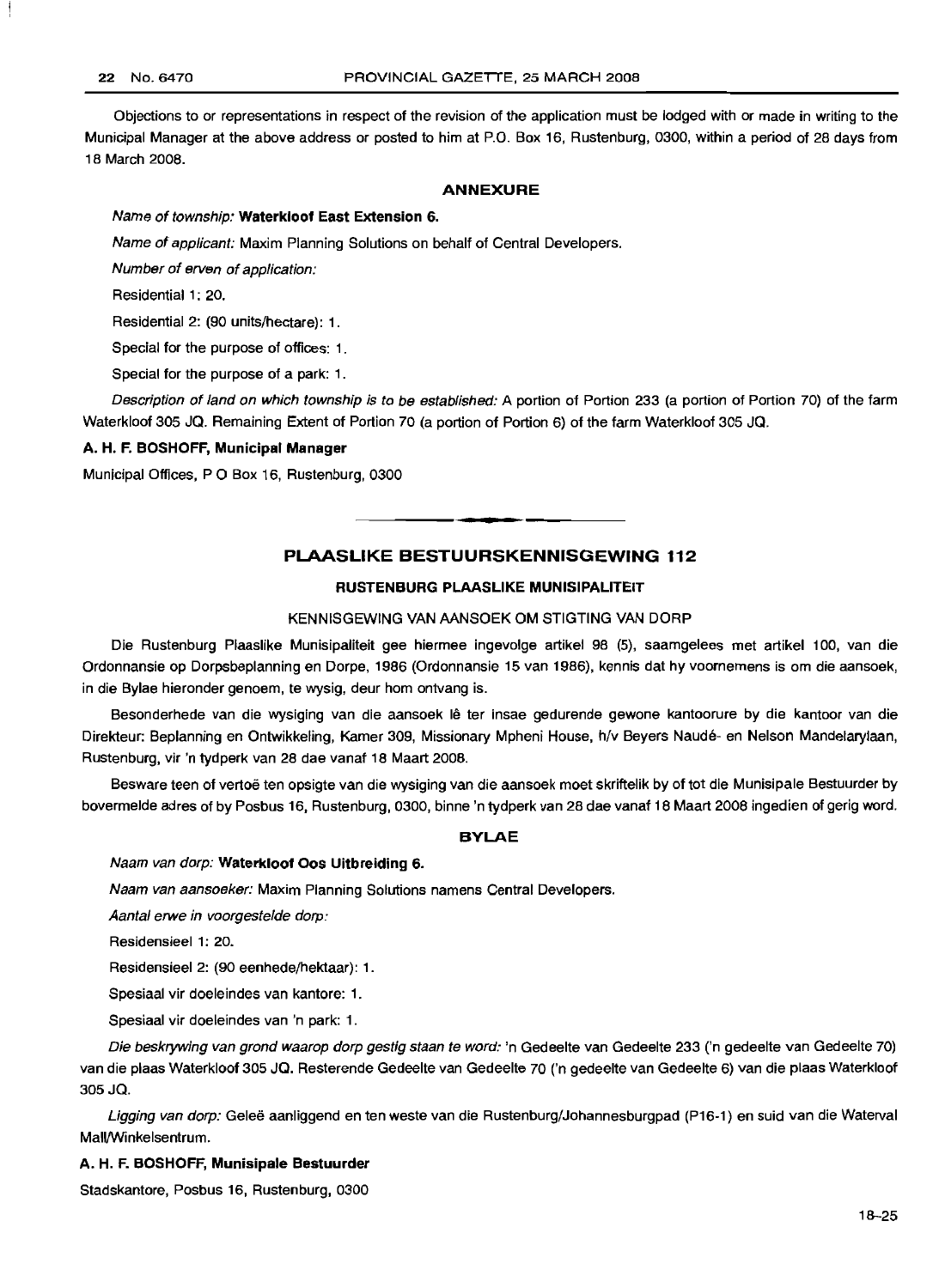#### **LOCAL AUTHORITY NOTICE 122**

**TLOKWE CITY COUNCIL**

#### **POTCHEFSTROOM AMENDMENT SCHEME 1259: CORRECTION NOTICE**

Local Authority Notice Number 572 promulgated in North West Provincial Gazette Number 6448 of 18 December 2007 (Local Notice 157/2007), is hereby corrected in terms of the provisions of section 60 of the Town-planning and Townships Ordinance, 1986, by the substitution for the Annexure Number "338" where it appears at the bottom of the list of amendment schemes, of the Annexure Number "388",

#### **R. J. MOSIANE, Municipal Manager**

(Notice 19/2008)

#### **PLAASLIKE BESTULIRSKENNISGEWING 122**

.**- ..**

#### **STADSRAAD VAN TLOKWE**

#### **POTCHEFSTROOM WYSIGINGSKEMA 1259: REGSTELLINGSKENNISGEWING**

Plaaslike Bestuurskennisgewing Nommer 572 afgekondig in Noordwes Provinsiale Koerant Nommer 6448 van 18 Desember 2007 (Plaasllike Kennisgewing 157/2007), word hiermee kragtens die bepalings van artikel 60 van die Ordonnansie op Dorpsbeplanning en Dorpe, 1986, reggestel deur die vervanging van die Bylaenommer "338" waar dit onder die Iys van wysigingskemas, voorkom, met die Bylaenommer "388",

#### **R. J. MOSIANE, Munisipale Bestuurder**

(Kennisgewing 19/2008)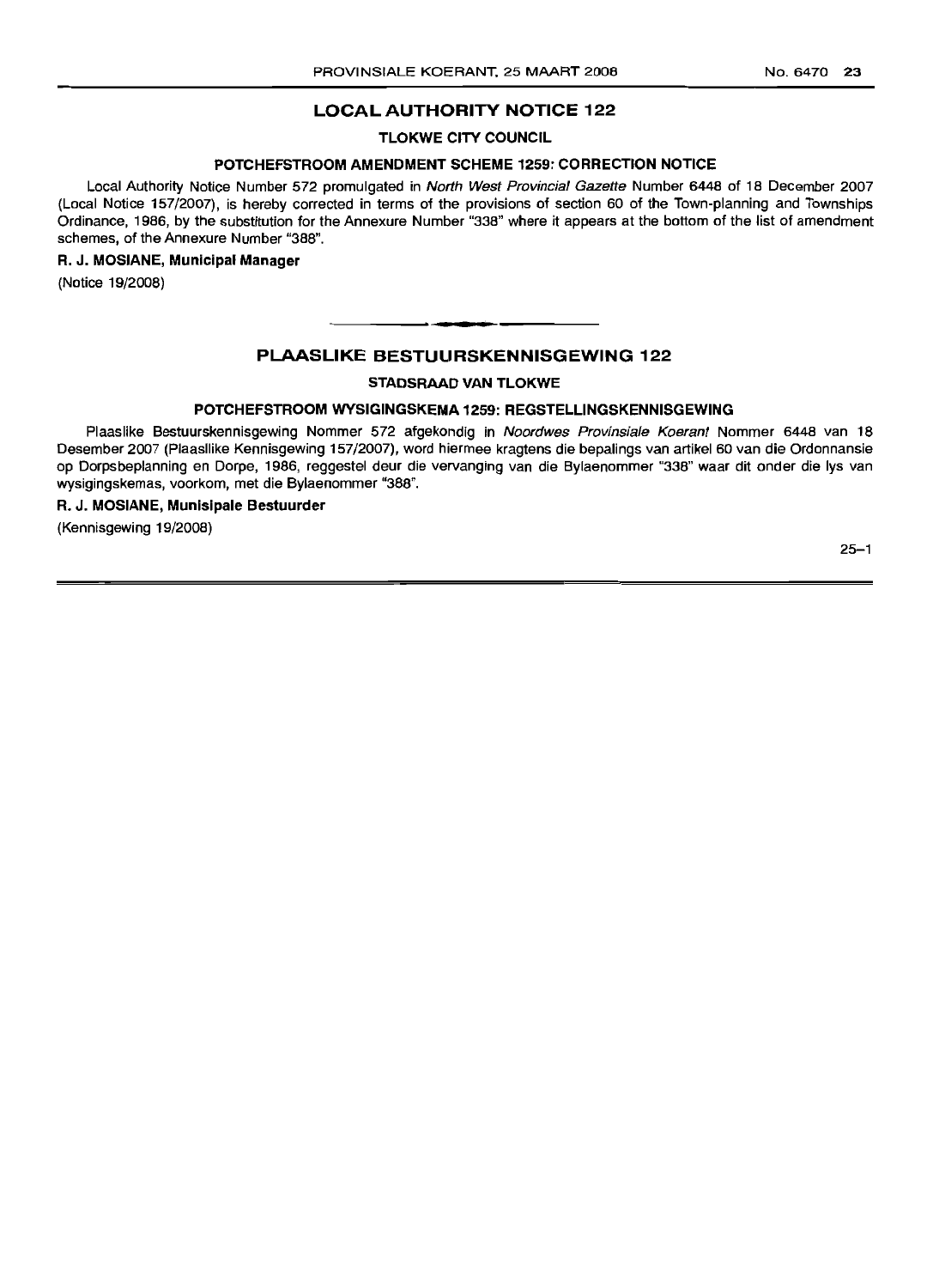#### **PLAASLIKE BESTUURSKENNISGEWING 123**

#### **TLOKWE STADSRAAD**

#### **POTCHEFSTROOM WYSIGINGSKEMAS 1465 EN 1518**

Hierby word ooreenkomstig die bepalings van artikel 57(1)(a) van die Ordonnansie op Dorpsbeplanning en Dorpe, 1986, bekend gemaak dat die Tlokwe Stadsraad goedgekeur het dat Potchefstroom Dorpsbeplanningskema, 1980, gewysig word deur die hersonering van die ondergenoemde eiendomme vanaf hulle huidige sonerings na die nuwe sonerings, soos hieronder teenoor elke eiendom aangetoon,

onderworpe aan sekere voorwaardes:

| <u>Wysigingskema</u> | Beskrywing van eiendom             | Huidige sonering | Nuwe sonering                                  |
|----------------------|------------------------------------|------------------|------------------------------------------------|
| 1465                 | Erf 3/159, Potchefstroom.          | "Residensieel 1" | "Besigheid 3"<br>met<br>bylae vir wooneenhede. |
| 1518                 | Erf 2/1663, Promosa Uitbreiding 2. | "Besigheid 3"    | "Inrigting"                                    |

Kaart 3 en die skemaklousules van die wysigingskemas word in bewaring gehou deur die Direktoraat, Departement van Ontwikkelende Plaaslike Regering en Behuising, Noordwes Provinsiale Administrasie, Potchefstroom, en die Munisipale Bestuurder, Dan Tloome Kompleks, hoek van Sol Plaatjielaan en Wolmaransstraat (Posbus 113), Potchefstroom, en lê ter insae te alle redelike tye.

Hierdie wysigings staan onderskeidelik bekend as Potchefstroom Wysigingskemas 1465 en 1518 en albei tree in werking op datum van publikasie van hierdie kennisgewing.

#### Kennisgewing 27/2008 **R MOSIANE / MUNISIPALE BESTUURDER**

#### **LOCAL AUTHORITY NOTICE 123**

**1\_'**

#### **TLOKWE CITY COUNCIL**

#### **POTCHEFSTROOM AMENDMENT SCHEMES 1465 AND 1518**

It is hereby notified in terms of the provisions of Section 57(1)(a) of the Town Planning and Townships Ordinance, 1986, that the Tlokwe City Council has approved the amendment of Potchefstroom Town Planning Scheme, 1980, by the rezoning of the undermentioned properties from their present zonings to the new zonings, as indicated below next to each property,

subject to certain conditions:

| Amendment<br>scheme | <b>Description of property</b>   | <b>Present zoning</b> | New zoning                                                 |
|---------------------|----------------------------------|-----------------------|------------------------------------------------------------|
| 1465                | Erf 3/159, Potchefstroom.        | "Residential 1"       | "Business 3" with an  <br>annexure for dwelling-<br>units. |
| 1518                | Erf 2/1663, Promosa Extension 2. | "Business 3"          | "Institutional"                                            |

Map 3 and the scheme clauses **of** these amendment schemes are filed with the Directorate, Department of Developmental Local Government and Housing, North-West Provincial Administration, Potchefstroom, and the Municipal Manager, Dan Tloome Complex, corner of Sol Plaatjie Avenue and Wolmarans Street, (P 0 Box 113), Potchefstroom, and are open for inspection during normal office hours.

These amendments are respectively known as Potchefstroom Amendment Schemes 1465 and 1518 and both shall come into operation on the date of publication of this notice.

#### Notice 27/2008 **R MOSIANE / MUNICIPAL MANAGER**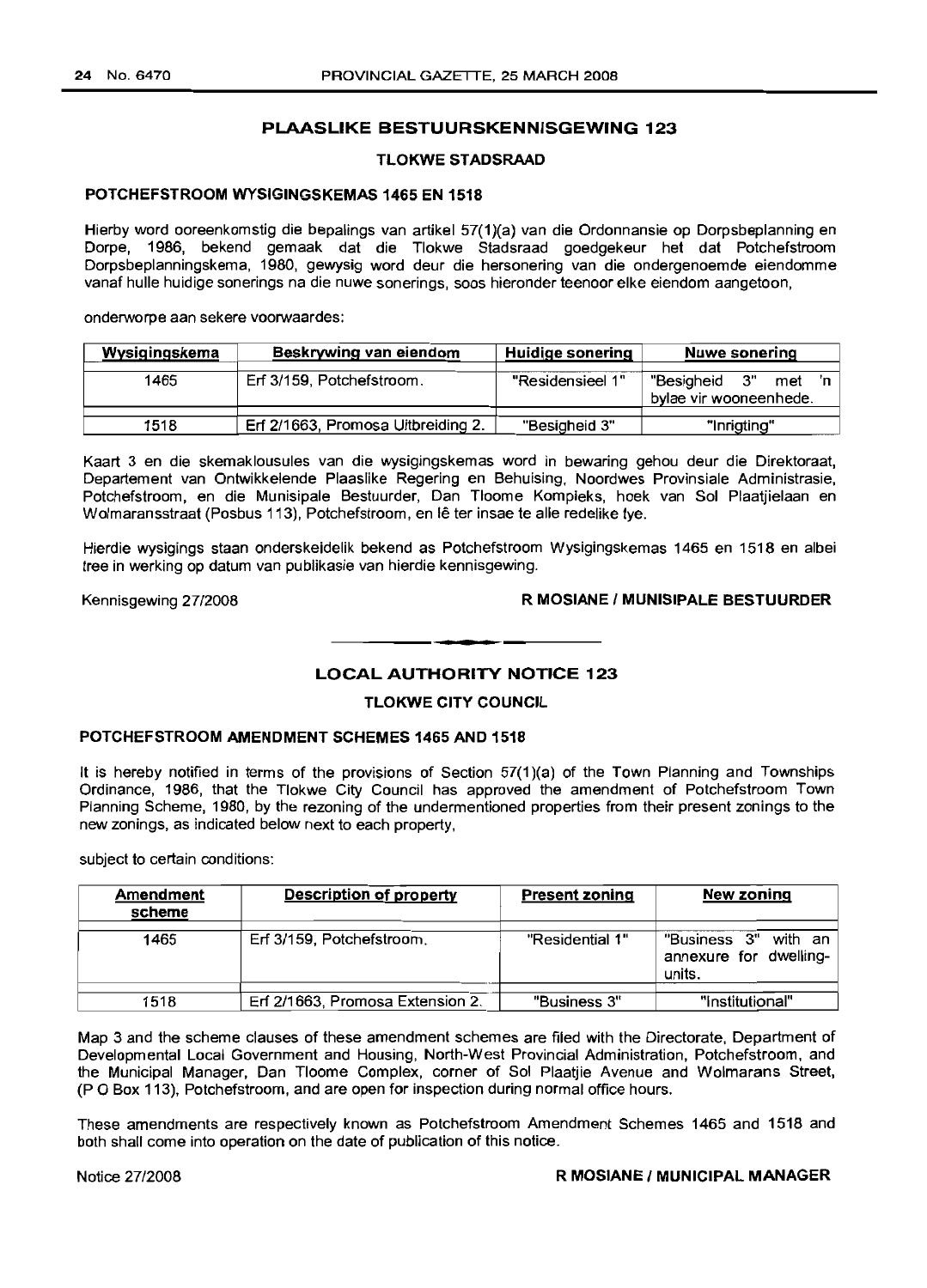#### **PLAASLIKE BESTUURSKENNISGEWING 124**

STADSRAAD VAN TLOKWE

#### POTCHEFSTROOM WYSIGINGSKEMAS 1172,1233,1301 EN 1308.

Hierby word ooreenkomstig die bepalings van artikel 57(1)(a) van die Ordonnansie op Dorpsbeplanning eri Dorpe, 1986, bekend gemaak dat die Stadsraad van Tlokwe goedgekeur het dat Potchefstroom Dorpsbeplarmingskerna, 1980, gewysig word deur die hersonering van die ondergenoemde eiendomme vanaf hulle huidige sonerings na die nuwe sonerings, soos hieronder teenoor elke eieridom aanqetoon,

onderworpe aan sekere voorwaardes:

| Wysigingskema | Beskrywing van eiendom                                                                | Huidige sonering            | <b>Nuwe sonering</b>                                                                                |
|---------------|---------------------------------------------------------------------------------------|-----------------------------|-----------------------------------------------------------------------------------------------------|
| 1172          | Erwe 2943, 2944 en<br>2945.<br>Potchefstroom.                                         | "Residensieel 1"            | "Residensieel 3"                                                                                    |
| 1233          | van erf 1105 en<br>Gedeelte 1<br>gedeelte 1 van erf 1108.<br>Potchefstroom.           | "Residensieel 1"<br>(albei) | "Residensieel 3" (albei)                                                                            |
| 1301          | Gedeelte 486 van die<br>plaas<br>Dorps en Dorpsgronde<br>van<br>Potchefstroom 435 IQ. | "Opvoedkundig"              | "Residensieel 4" ingesiuit<br>'n geriefswinkel, koffie-<br>winkel, selfhelpwassery<br>en gastehuis. |
| 1308          | 825.<br>Gedeelte<br>van<br>ert<br>Potchefstroom.                                      | "Residensieel 1"            | "Residensieel 4"                                                                                    |

Kaart 3 en die skemaklousules van die wysigingskemas word in bewaring gehou deur die Direktoraat, Departement van Ontwikkelende Plaaslike Regering en Behuising, Nbordwes Provinslale Adminlstrasie, Potchefstroom, en die Munisipale Bestuurder.: Dan Tloorne Kompleks, hoek van Sol Plaatllelaan en Wolmaransstraat (Posbus 113), Potchefstroom, en Ie ter insae te alle redelike tye.

Hierdie wysigings staan onderskeidelik bekendas Potchefstroom Wysigingskemas 1172, 1233, 1301. en 1308. Wysigingskemas 1301 en 1308 tree in werking op datum van publikasie van hierdie kennisgewing. Wysigingskemas 1172 en 1233 tree op 22 April 2008 in werking, onderworpe egter aan die bepalings van artikel 59 van bogenoemde Ordonnansie.

Kennisgewing *7/2008* R MOSIANE ( MUNISIPALE BESTUURDER